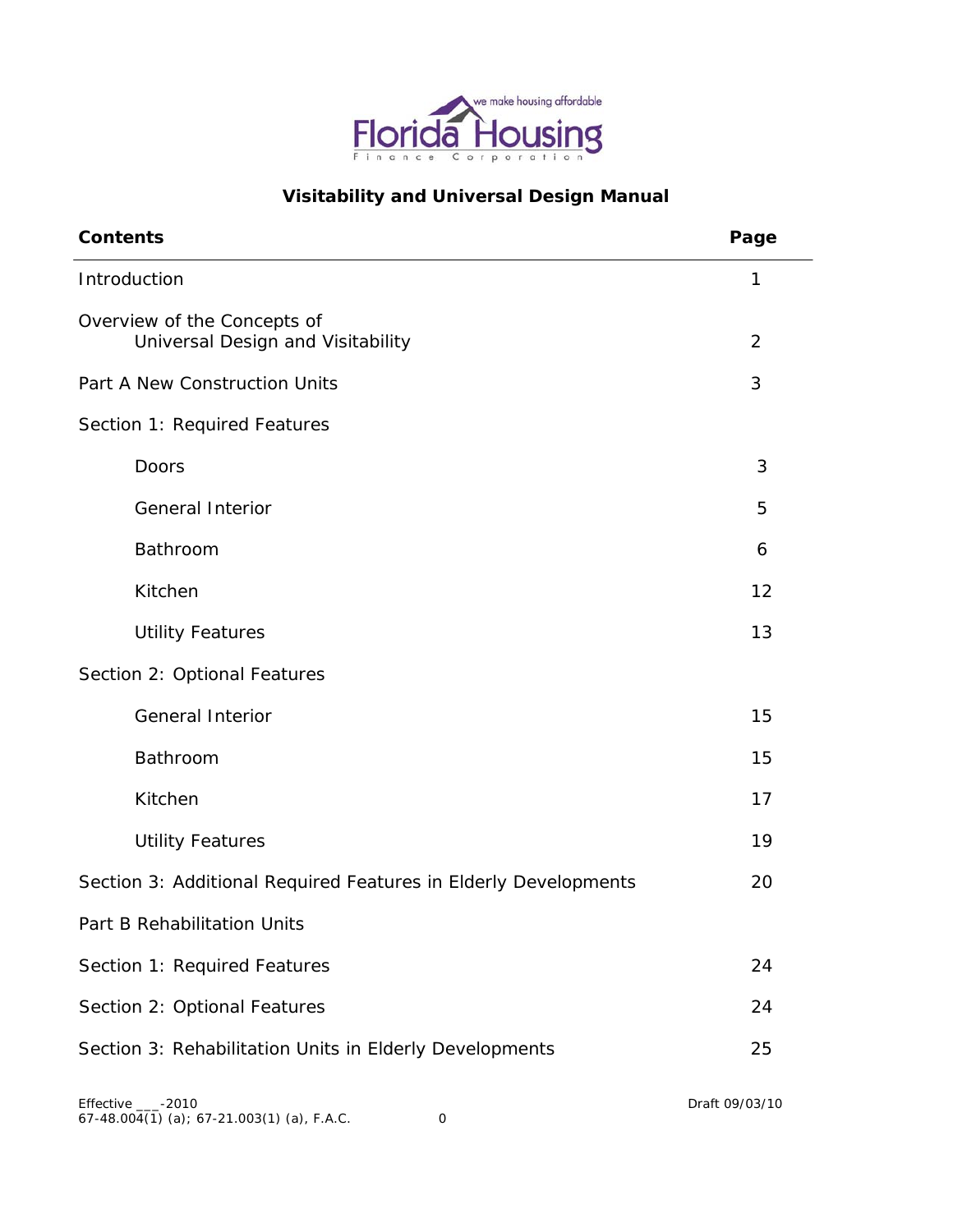

# **Visitability and Universal Design Manual**

# **Introduction**

This manual is intended to help Developers awarded financing in the Universal Application Cycle of the Florida Housing Finance Corporation to comply with the Visitability and Universal Design Features as required in Part III.B.2 of the Universal Application. It is also intended to help comply with the Optional Visitability and Universal Design Features in Part III.B.3 of the Universal Application.

The manual is divided into two parts. Part A addresses required Visitability and Universal Design features in all Developments that involve any New Construction units. Part A is divided into three sections:

- 1. Required Features in New Construction Units
- 2. Optional Features in New Construction Units
- 3. Additional Required Features in Elderly Developments

Part B addresses Florida Housing's approach to required Visitability and Universal Design features in all rehabilitation units. It is also divided into three sections:

- 1. Required Features in Rehabilitation Units
- 2. Optional Features in Rehabilitation Units
- 3. Required Features in Elderly Developments with Rehabilitation Units

# **Elderly Demographic**

Requirements for Developers choosing the Elderly Demographic are stated in Part III.D.1. of the Universal Application. Please note that the required Universal Design features as outlined in Part III.B.2. of the Universal Application shall be provided in Elderly Developments.

Part A, Section 3 of the Manual entitled "Additional Required Features in Elderly Developments" addresses the features that are in addition to the required features found at Part III.B.2. and are described in the Required Features section of this Manual.

Part B of the Manual is entitled "Rehabilitation Units." This will address rehabilitation features within each of the Development Categories in the Universal Application.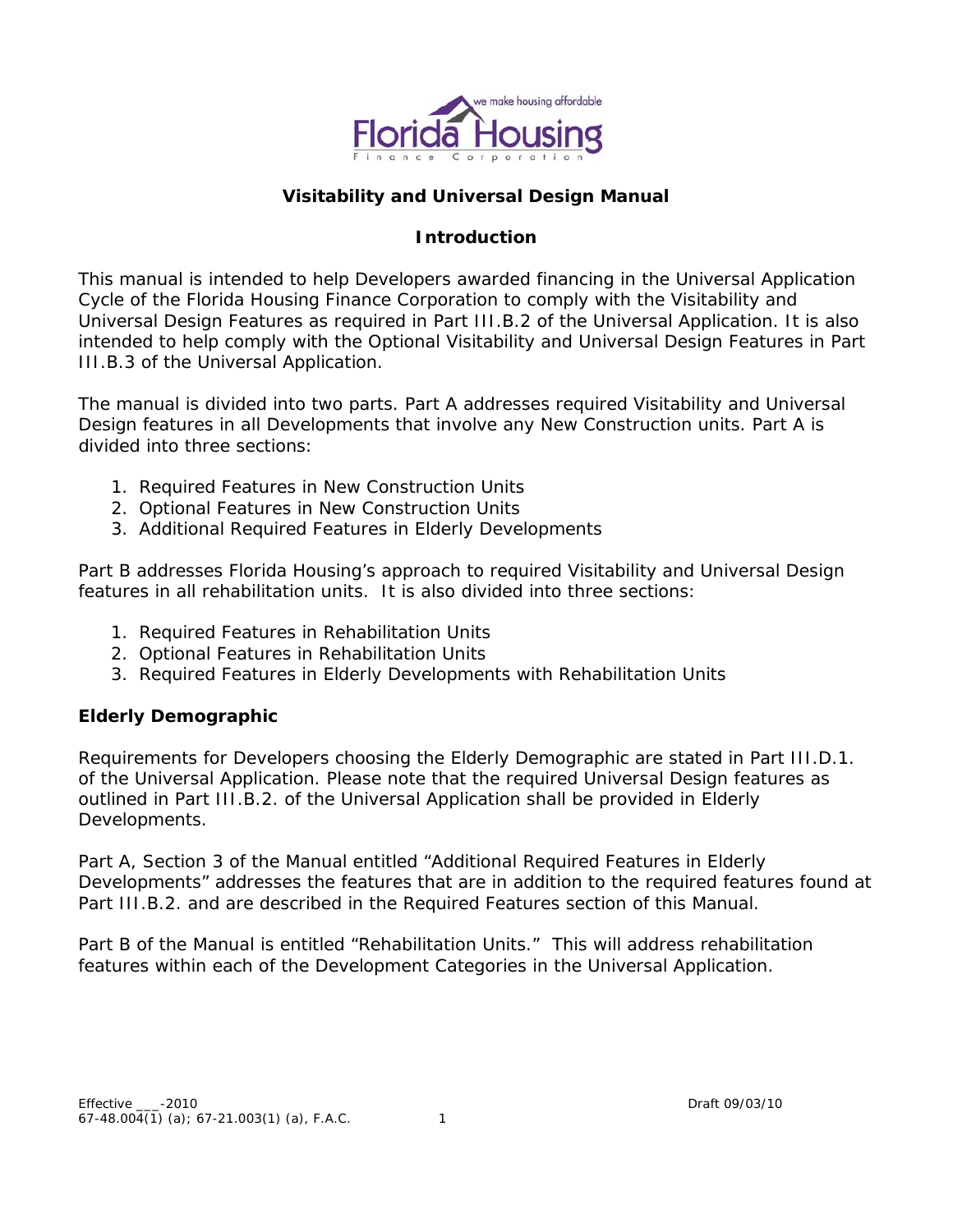# **Overview of the Concepts of Visitability and Universal Design**

# *Visitability*

Visitability is a design approach that integrates some basic accessibility features into all newly-built housing. This approach increases the capacity for those people with disabilities to be able to visit homes of friends and relatives. It is important also for those who may from time to time need to use wheelchairs or other adaptive equipment. Visitability makes dwelling units relatively easy to adapt in the future, allowing current residents to remain in their homes as they age, or experience decreased mobility, rather than being forced to move as more features become necessary to maintain independence. If included during design and planning, these features are cost-efficient and provide advantages to nondisabled consumers as well.

Visitability provides specific Universal Design (UD) features that allow mobility impaired or wheelchair-bound persons to safely and easily enter a dwelling unit, access and use one bathroom and visit the common spaces of the dwelling unit. Visitability requirements would pertain to units in which at least one of the exterior entrances is accessible to mobility impaired persons. For the most part, this would pertain to units on the first level of a building or those accessed via an elevator.

### *Universal Design*

UD is any component of a dwelling unit that can be used by everyone regardless of their level of ability or disability. Universal features are generally standard building products or features that have been designed or placed differently and/or selected for ease of use or access. For example, standard electrical receptacles can be placed higher than usual above the floor, standard but wider doors can be selected, and steps at entrances can be eliminated to make housing more universally usable.

# *The Universal Design approach is different from "accessible housing."*

While accessible or adaptable design requirements are aimed at benefiting only some people (those with mobility limitations), the universal design concept targets all people of all ages, sizes, and abilities. There are some features in Florida Housing's Required and Optional Visitability and Universal Design Features that will overlap with federal requirements. Nevertheless, Florida Housing's was to include these to achieve an overall goal of cohesive Universal Design and Visitability features in units funded with our programs. It will be noted with an asterisk (\*) after the feature in the Universal Application Instructions and in this Manual when a required or optional feature is required by federal Fair Housing Act or UFAS (Uniform Federal Accessibility Standards) or both.

**Note:** Florida Housing uses the term "accessible" as it is used in the federal Fair Housing Act guidelines. The guidelines state: "Accessible**,** when used with respect to the public and common use areas of a building containing covered multifamily dwellings, means that the public or common use areas of the building can be approached, entered, and used by individuals with physical handicaps."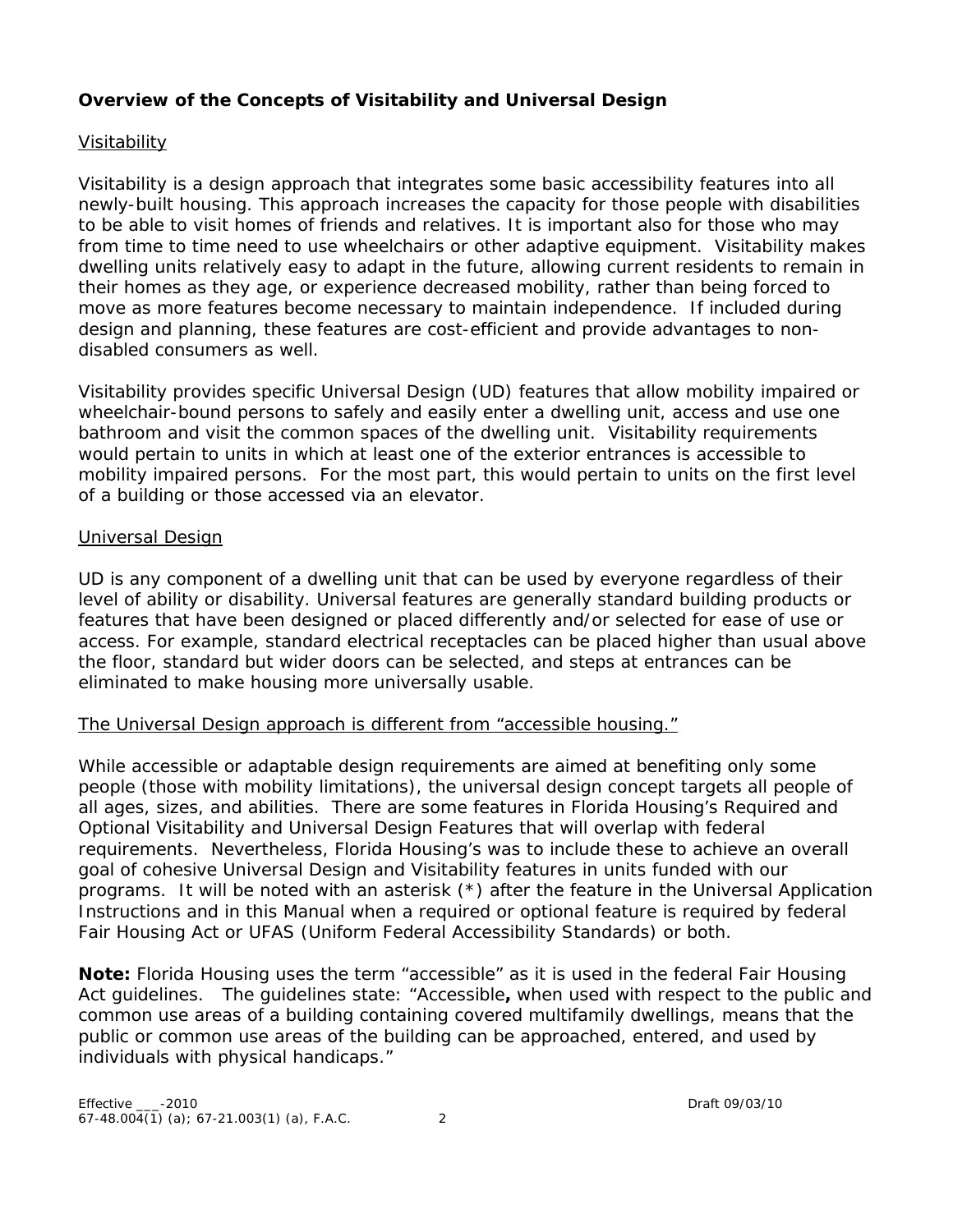# **Part A New Construction Units**

Developments that involve any New Construction units, regardless of which Development Category was selected at Part III.A.3 of the Universal Application, must include the required visitability and universal design features and amenities in all of the New Construction units.

Development Categories (Part III.A.3 Universal Application) include:

- New Construction 50 percent or more of the units are new construction;
- Rehabilitation less than 50 percent of the units are new construction;
- Acquisition and Rehabilitation acquisition plus less than 50 percent of the units are new construction;
- Preservation  $-$  less than 50 percent of the units are new construction;
- Acquisition and Preservation acquisition plus less than 50 percent of the units are new construction;
- Redevelopment 50 percent or more of the units are new construction;
- Acquisition and Redevelopment -acquisition plus 50 percent or more of the units are new construction;

For further definitions, see Rule 67-48.002 and/or 67-21.002, F.A.C.

#### **Section 1: Required Features**

#### **Primary Entry Door**

*Feature: Primary entrance doorway shall provide a clear opening not less than 32 inches. \**

Primary entry door is the door that residents use to enter the dwelling unit. Primary entry door may open from a corridor or lobby or can be a private individual entry door accessed directly from the outside.

Aspects that reduce the required passage width of the door must be addressed. These factors are the installation of the hinges, the door standing in the doorway, the casing of the door, including door jambs and stops. These aspects must be adjusted to provide the necessary minimum clear width of 32 inches for the doorway.

*Feature: Primary entrance door shall have a threshold with no more than a ½-inch rise.\**

If the primary entry door to a dwelling unit has direct exterior access, the landing surface outside the door must be no more than ½-inch below the interior floor of the dwelling unit. However, to prevent water damage, a threshold that uses a maximum of ¼-inch on the inside and drops ¾-inch at a slope of 1:2 inches at the exterior may be provided.

*Feature: Lever-action handles on primary entrance door. \** 

The primary entrance door must have a door handle lever designed for use by individuals with grasping, fine motor or upper extremity disabilities. Lever handles must be on the outside and inside of the door.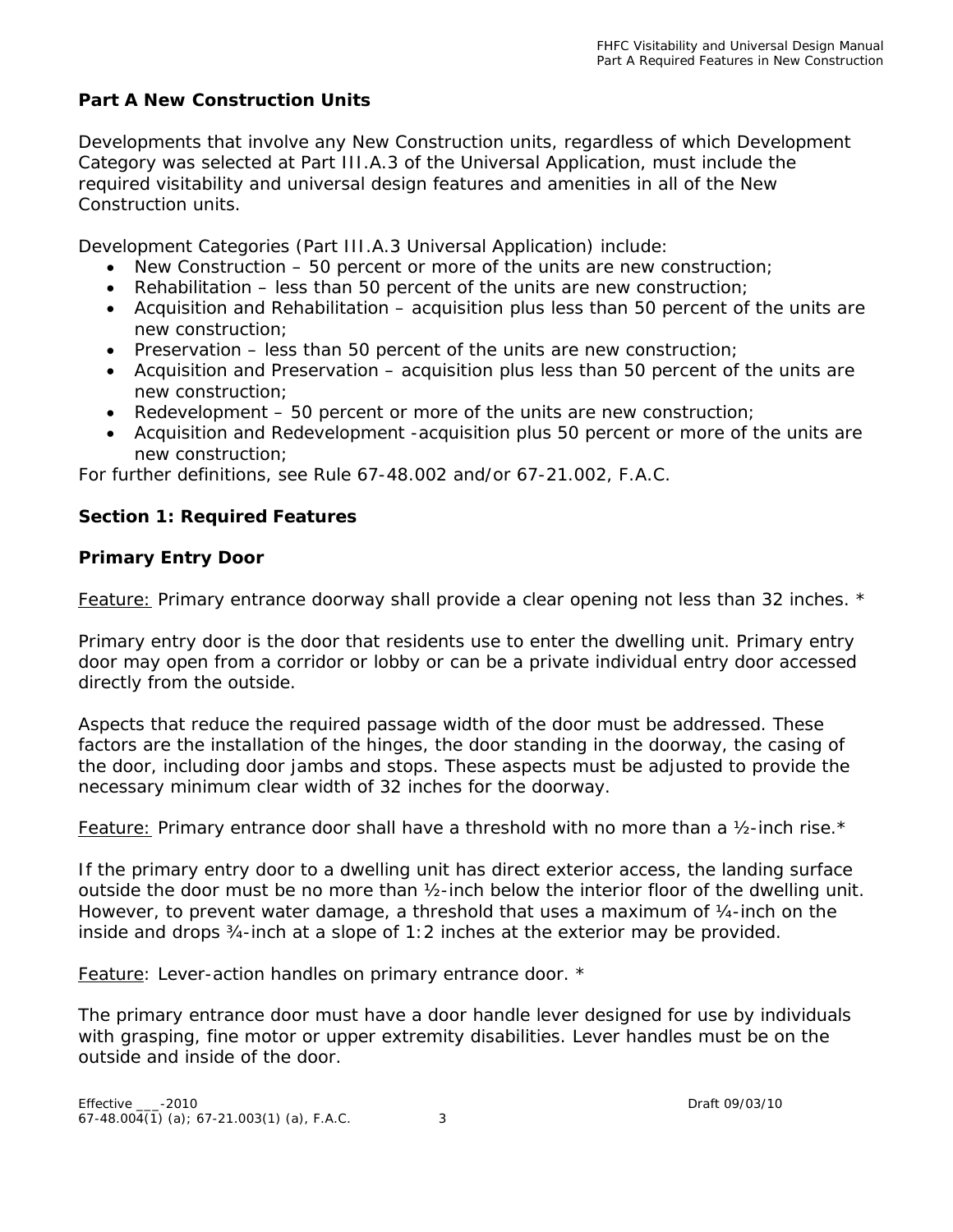### **Interior Doorways**

### *Feature: Interior doorways shall provide a clear opening of not less than 32 inches.\**

Interior Doors are doors within the dwelling unit intended for user passage and thus must be usable in terms of clear opening width. This includes all secondary exterior doors at dwelling units that open onto private decks, balconies, and patios. Sliding glass doors that are used as secondary exterior doors must have a 32-inch clear opening. The door assembly for a standard 6-foot sliding glass door must yield a 32-inch clear opening. French doors or other double-leaf doors must provide a 32-inch clear opening.

The wall thickness of all cased openings of interior doorways must be no greater than 24 inches for the width of the doorway or passage to attain the minimum of 32 inches. Cased opening is all trim used around doors to cover the gap that exists between the jambs and the walls.

Included in the requirement for interior doors also are doors between rooms, doors into walk-in closets, doors into utility/storage rooms included within the unit, and rooms within the unit that contain washers and dryers. Small closets, such as linen closets, are not required to have the 32-inch clear opening. Also not included are doors to small mechanical closets dedicated to hot water heaters and furnaces and air conditioners.

*Feature: Clear floor space of 18 inches beside the door shall be required to provide space to move out of the way of the door's swing when pulling it open. \** 

Front approaches to pull side of swinging doors shall have maneuvering space that extends 18 inches minimum beyond the latch side of the door and 60 inches minimum perpendicular to the doorway.

*Feature: Flush thresholds at all interior doorways. \**

Within the interior of the dwelling unit, thresholds shall not be used, or they should be thin and installed flush with the flooring surface.

When a secondary exterior door exits onto decks, patios, or balcony surfaces constructed of impervious materials, such as concrete or asphalt, the accessible route may be interrupted. In this case, the outside landing surface may be dropped a maximum of 4 inches below the floor level of the interior of the dwelling unit to prevent water infiltration at door sills, as allowed in the Fair Housing Act Guidelines.

If the exterior surface is constructed of pervious material, such as a wood deck that will drain adequately, that surface must be maintained to within ½-inch of the interior floor level.

Thresholds at doorways of exterior sliding doors shall not exceed ½-inch in height.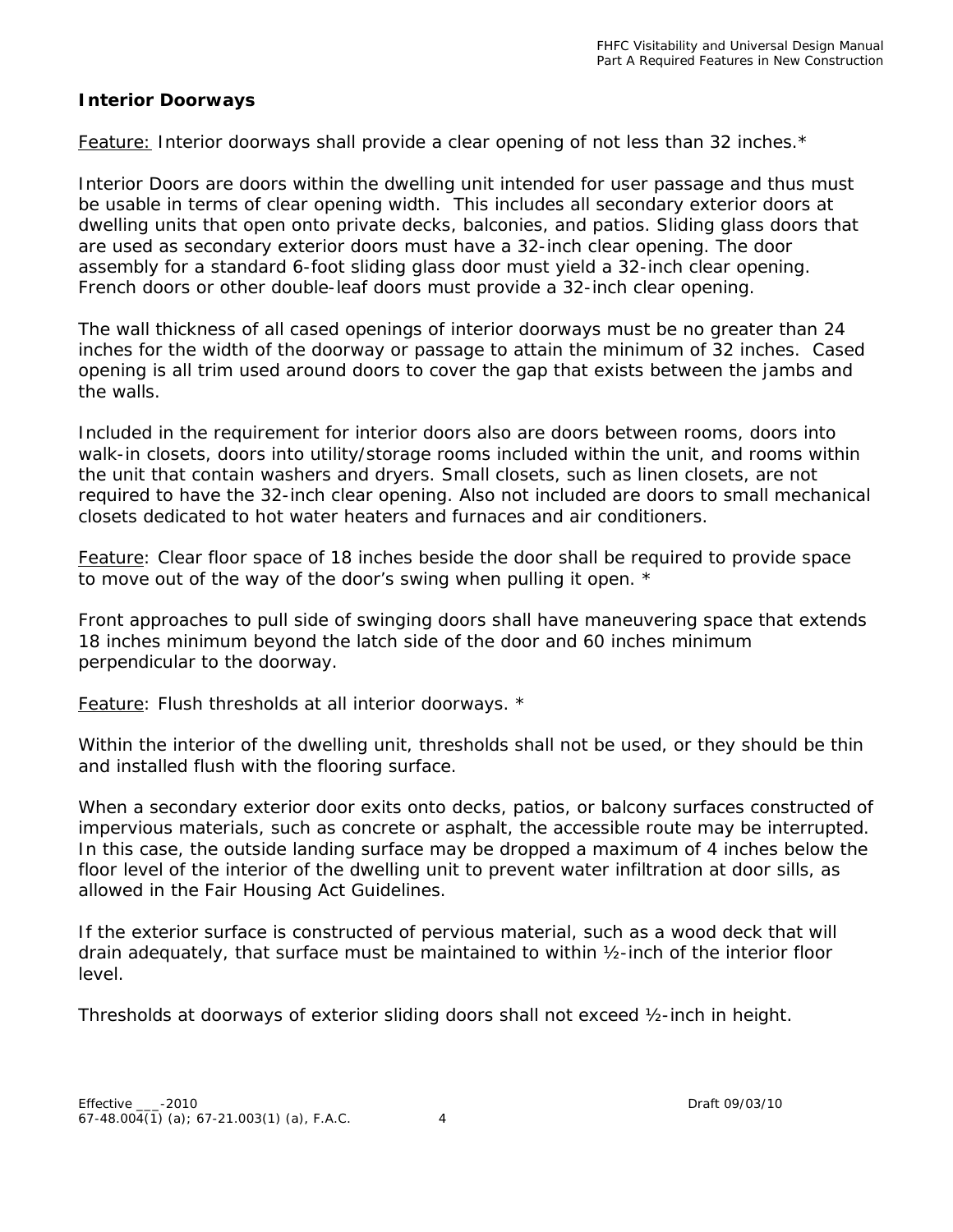When measuring the distance between the floor inside and the outside surface, the interior floor level must be calculated from the finished floor and not from the subfloor. If carpet is to be installed, the measurement should be calculated with a fully compressed carpet and, if present, the pad.

#### *Feature: Lever-action handles on all interior doors. \**

All interior doors in dwelling unit must have a door handle lever designed for use by individuals with grasping, fine motor or upper extremity disabilities. Lever handles must be on both sides of the door.

#### **General Interior Features within Dwelling Unit**

#### *Feature: All hallways shall be at least 36 inches wide.\**

Hall widths must be at least 36 inches wide to allow a person to make a 90-degree turn into or out of a 32 inch door opening. Throughout the unit, the route must be 36 inches or wider, except as it passes through the interior passage doors, where it may be reduced to 32 inches clear width.

*Feature: Carpeting and/or non-skid flooring are required in all living areas, including entrance foyer. Carpeting shall be low-pile or tight-napped. Tile, hardwood, or laminate flooring shall be non-skid and non-glossy. \**

If carpet or carpet tile is used on a floor surface, then it shall be securely attached. When both carpet and padding are used, there shall be no movement or minimum movement between the floor and the pad and the pad and the carpet.

Carpet shall have a level loop, textured loop, level cut pile, or level cut/uncut pile texture. The maximum pile height shall be ½-inch. Exposed edges of carpet shall be fastened to floor surfaces and have trim along the entire length of the exposed edge. Carpet edge trim shall comply with floor level requirements.

Tile, hardwood, or laminate flooring surface materials shall be specified by the manufacturer to be slip-resistant.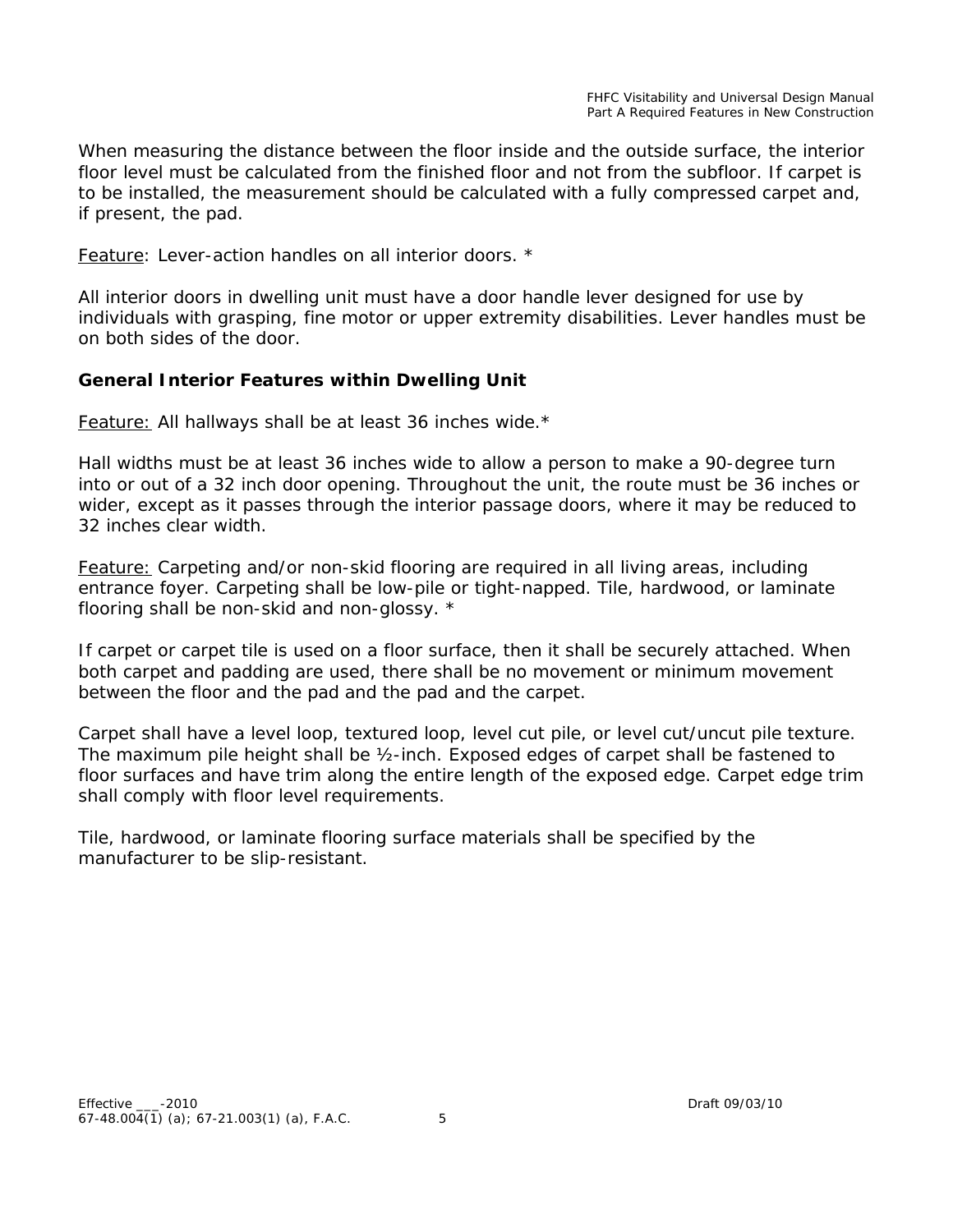#### **Bathroom**

*Feature: There shall be at least one bathroom on an accessible level of the unit with clear floor space at toilet of at least 48 inches x 56 inches. A minimum of 30 inches x 48 inches of clear floor space outside swing of door shall be provided.\** 

*Feature: The bathroom on an accessible level of the unit shall have clear floor space at sink of at least 30 x 48 inches. Sink and vanity cabinet must permit clear floor space. \**

Doors may swing into the clear floor space at the bathroom fixtures, provided there is space to position a wheelchair outside the swing of the door so it can be closed. If in-swinging doors obstruct a bathroom fixture, it is possible to use offset hinges, swing the door out, or hinge door on opposite jamb. Swinging a door out of the room is a desirable Universal Design feature because it would prevent an incapacitated person from blocking the door from opening when a rescue is necessary. Please note that in bathrooms where the door swings out of the room, all the clear floor spaces at fixtures still must be provided. The user must be able to reopen the door to exit as well.

#### *Clear Floor Space at Toilets*

Clear floor space must be maintained around a toilet fixture depending upon the direction of the approach, either front or side, to allow ease of use by persons using wheelchairs. Unobstructed clear floor space is necessary to allow the wheelchair user to approach the toilet and transfer onto the fixture. Clear floor space for maneuvering space at toilet shall be at least 48 inches x 56 inches. See Figures 1 and Figure 2.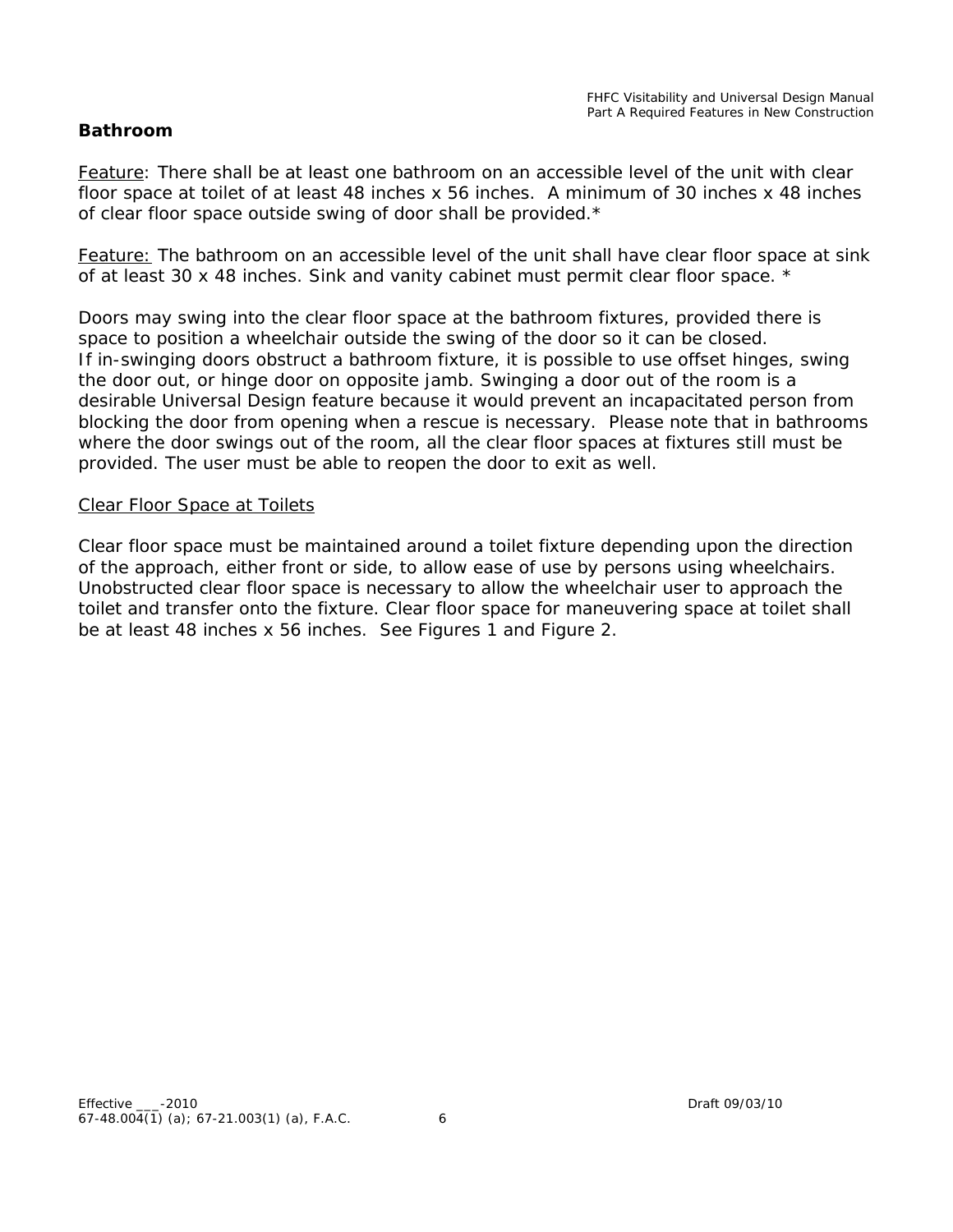Figure 1 and Figure 2– Clear Floor Space at Toilets

In Figure 1 below, the thick black arrow pointing in toward the clear floor space is indicating the direction to the toilet by a person using a wheelchair. The required clear space of 48" x 56" space is the minimum space in which a person using a wheelchair will be able to get close enough to make a side or perpendicular approach to the toilet. The 56 inch dimension may allow some users to angle their wheelchair slightly to execute a safe transfer onto the toilet. The primary approach that can be executed in a 48 inches x 56 inches clear floor space is perpendicular, as shown in Figure 2.



Centerline of toilet shall be 18 inches from sidewall. This dimension is consistent with the requirement that 18 inches be provided from the centerline of the toilet to the wall when that wall is to be equipped with a grab bar.

#### *Clear Floor Space at Bathroom Sinks*

A 30-inch x 48-inch clear floor space is required at the sink so a person who uses a wheelchair can get close enough to the basin and controls to use the fixture. When knee space is not provided for a forward approach, this 30-inch x 48-inch clear floor space must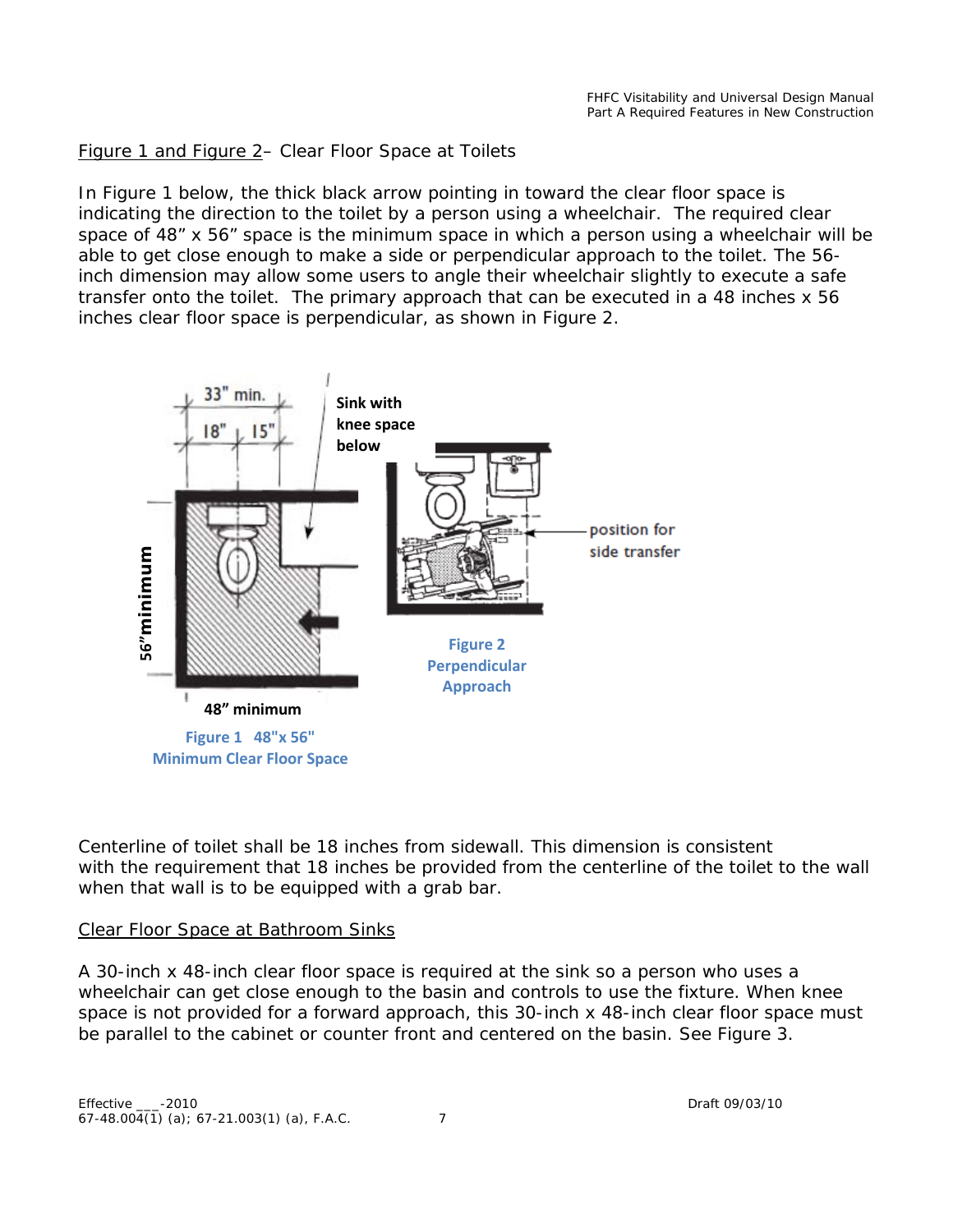FHFC Visitability and Universal Design Manual Part A Required Features in New Construction



To economize on floor space the basin may be offset so the length of the countertop may be less than 48 inches. In 36-inch wide countertops, the basin may be offset provided it remains centered on the required 48-inch long clear floor space. See Figure 4.



**Figure 4 Use of Offset Basin to Reduce Length of Sink Countertop**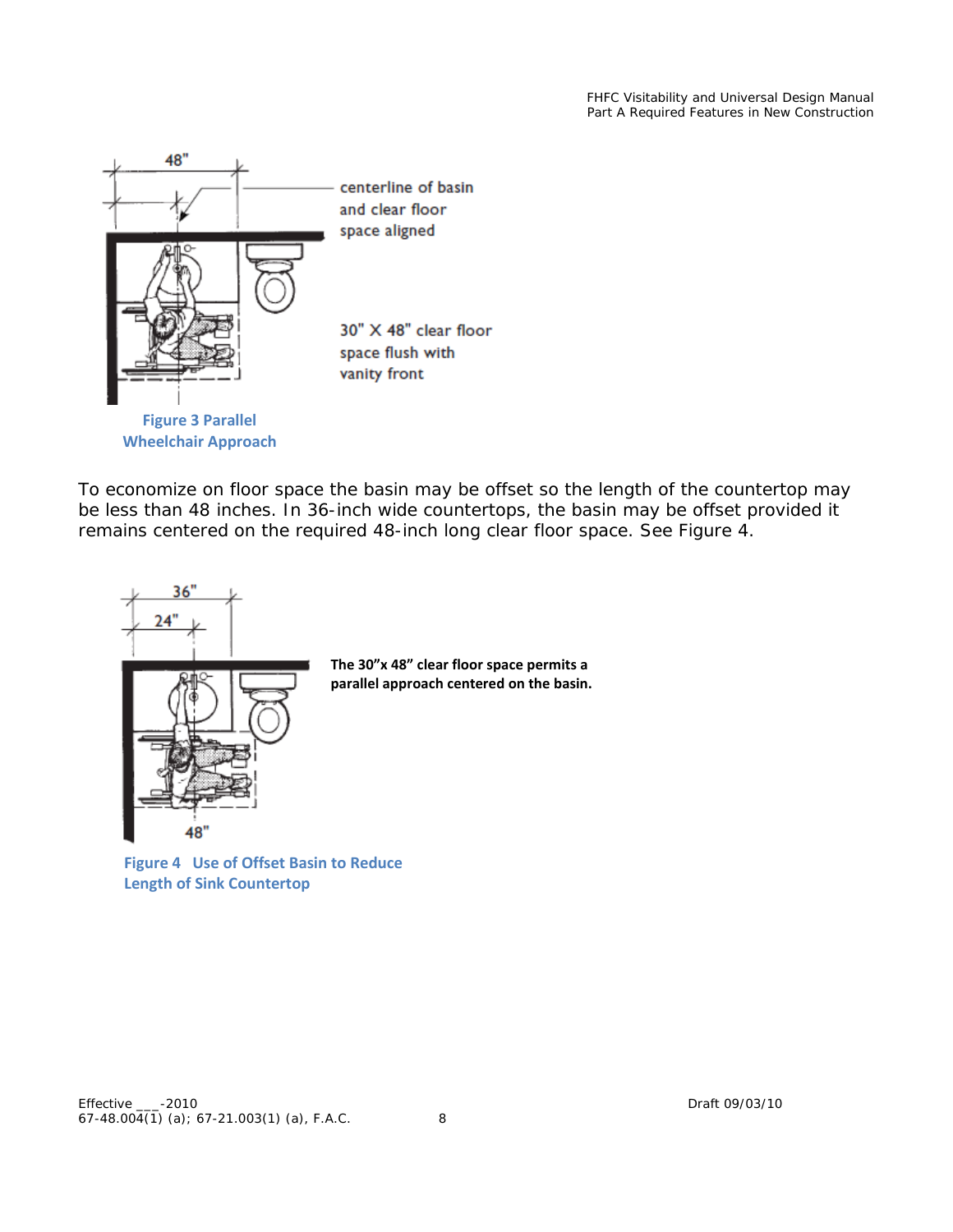If a sink must be installed where space does not permit a close parallel approach with the 30-inch x 48-inch clear floor space centered on the basin, the centerline of the basin must be at least 15 inches from an adjoining wall or fixture. It must have knee space at least 30 inches wide to allow a user to execute a forward approach into clear floor space beneath the fixture. See Figure 5.



#### **Figure 5 Knee Space Must Be Provided Because Clear Floor Space Cannot Be Centered**

Sink and vanity cabinet must permit clear floor space. The required clear floor space may be achieved with a removable base cabinet. If a removable base cabinet is used, the finishes on the floor and walls in the knee space must be installed during initial construction so no additional finish work is required when the cabinet is removed.

There shall be no sharp or abrasive surfaces under sinks. Hot water and drain pipes under sinks shall be insulated or otherwise covered.

# Grab Bars

*Feature: Reinforced walls for future installation of horizontal grab bars around toilets, tub/shower units, and showers*.\*

#### *Reinforcing for Grab Bars at Toilets*

Reinforcing at toilets should be long and wide enough so sufficient solid material is available to mount grab bars of differing lengths, mounting configurations, and designs. Fair Housing Act Guidelines specify that reinforcing should be at least six inches wide by 24 inches long, with longer reinforcing at 42 inches being preferred.

The leading edge of the reinforcing beside the toilet should be positioned at least 36 inches from the back wall to accommodate a bar that is a minimum of 24 inches long. If the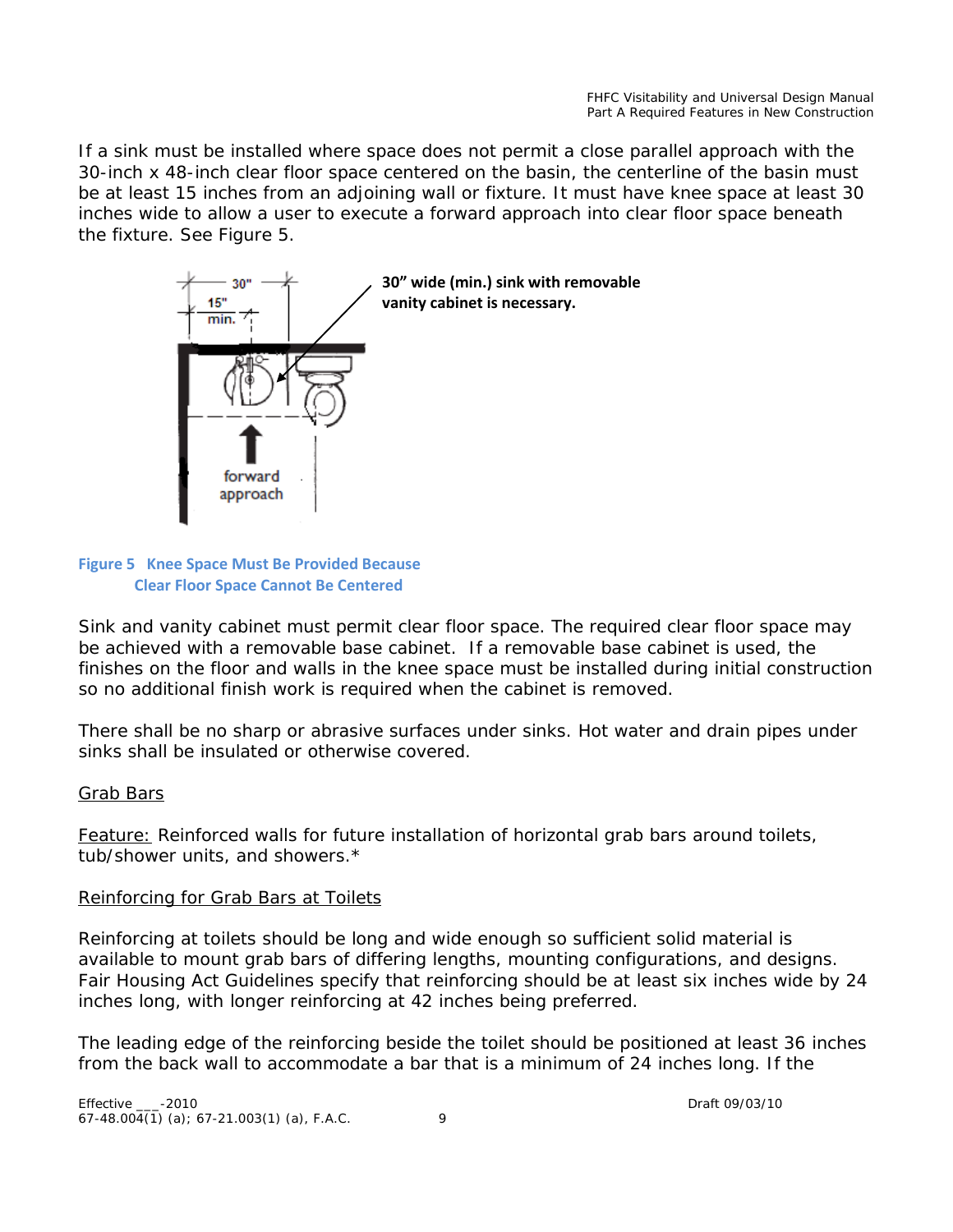reinforcing starts 6 inches from the back wall then the 24 inches of reinforcing should be increased to 30 inches minimum. Whenever a toilet is next to a wall that allows for a longer area of reinforcing (42 inches is preferred), the longer area should be reinforced.

Toilets positioned beside a wall offer the highest degree of safe use since a grab bar can be mounted to the side of the toilet. The measurement from the centerline of the toilet to the wall must be 18 inches to accommodate a grab bar and the shoulders of a person seated on the toilet. See Figure 6.



**Figure 6 Toilet Placement at Adjoining Walls and Fixtures**

In small bathrooms where the door is located in the side wall immediately adjacent to the toilet, reinforcing shall be at least 24 inches long. See Figure 7.

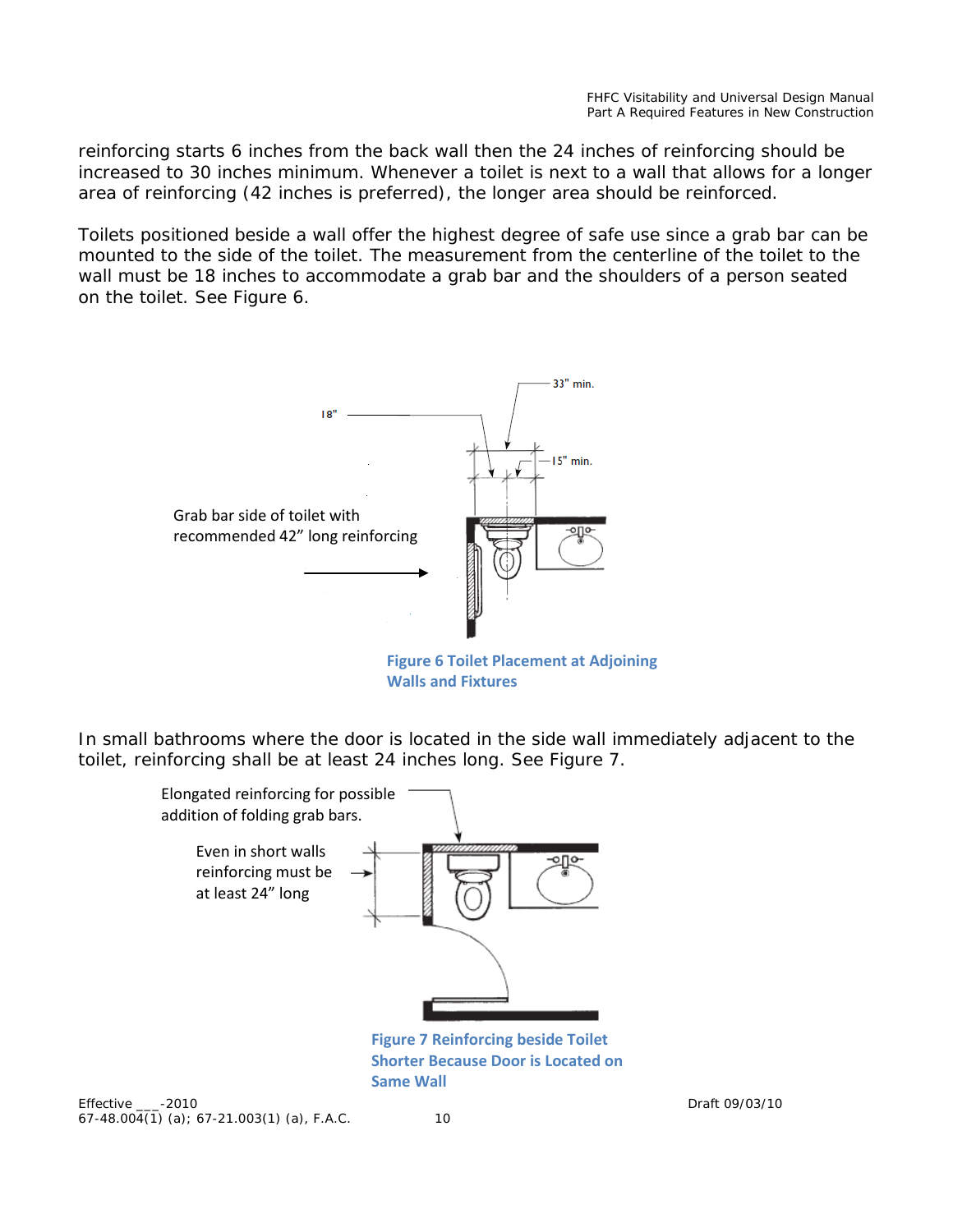#### *Reinforcing for Grab Bars at Tub/Shower Units*

Areas should be reinforced at the head and foot of tub, and on the long wall, to provide full support for mounting plates and horizontal bars. Reinforcing should be placed at the foot (control end) of the tub at the position of 33" above the finished room floor. The back (long) wall shall have a reinforced area that will support a grab bar of a minimum 24 inches in length located 12 inches maximum from the foot of the tub and 24 inches (maximum from the head of the tub. See Figure 8.



#### *Removable Shower Head*

*Feature: Removable shower head with a flow of 2.2 gallons per minute or less that can be used in a seated position in at least one tub/shower unit or shower.*

All tub/shower units and showers shall be provided with a hand-held shower head with a slide mechanism on a base that is mounted on a wall. Lever shall be operable by left hand, right hand or closed fist. Hose length shall be at least five feet in length. Hand showers must comply with Florida Building Code, Section 424.2. See Figure 9.



#### **Figure 9 Removable Shower Head with Slide Mechanism**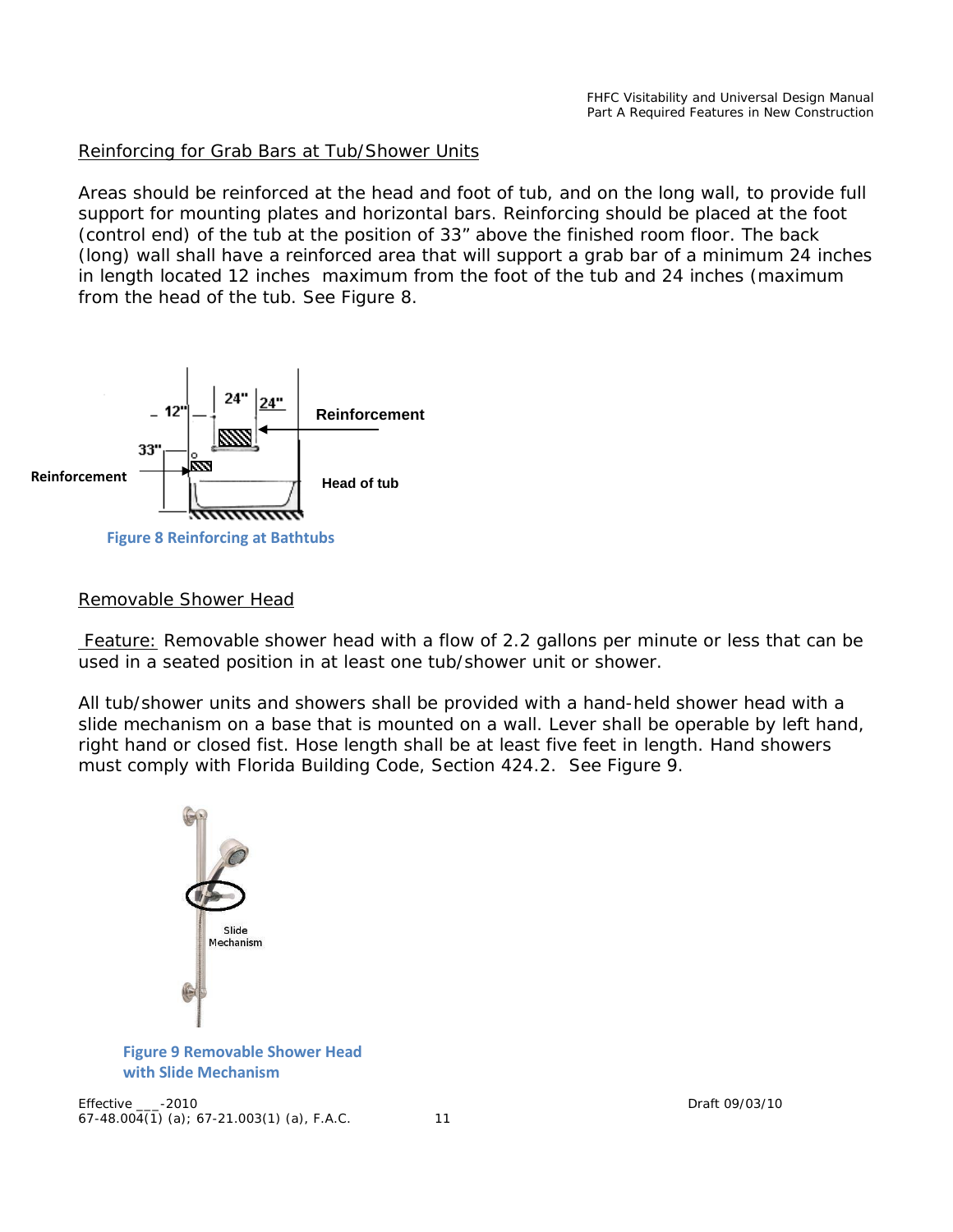### *Faucets*

*Feature: Lever handles on all faucets. All faucets must have anti-scald feature.*

Sink, bathtub, and tub/shower controls shall be either single faucet or double faucet levers that do not require a strong grip to operate.

#### *Anti-scald features*

Sink, bathtub, and tub/shower combinations shall have balanced-pressure, thermostatic or combination balanced-pressure/thermostatic valves that conform to the requirements of Standard ASSE 1016 (American Society of Sanitary Engineering) and shall be installed at the point of use. Shower and tub-shower combination valves required by this section shall be equipped with a means to limit the maximum setting of the valve to 120 $\degree$ F (49 $\degree$ C), which shall be field adjusted in accordance with the manufacturer's instructions. In-line thermostatic valves shall not be utilized for compliance with this section. This is in accordance with Florida Building Code, Section 424.3.

# **Kitchen**

*Feature: Lever handles on all faucets. All faucets must have anti-scald feature.*

Kitchen sink faucets shall be either single faucet or double faucet levers that do not require a strong grip to operate.

#### *Anti-scald features*

Sink faucets in the kitchen shall have balanced-pressure, thermostatic or combination balanced-pressure/thermostatic valves that conform to the requirements of Standard ASSE 1016 (American Society of Sanitary Engineering) and shall be installed at the point of use. Kitchen faucet valves required by this section shall be equipped with a means to limit the maximum setting of the valve to 120°F (49°C), which shall be field adjusted in accordance with the manufacturer's instructions. In-line thermostatic valves shall not be utilized for compliance with this section. This is in accordance with Florida Building Code, Section 424.3.

*Feature: Kitchen faucet must have removable spout or separate sprayer with at least a 9" hose.*

If the kitchen spout is a removable type, the spray head shall have a nine-inch reach when pulled out of the holder.

If the kitchen faucet has a separate sprayer, the hose shall be at least nine inches.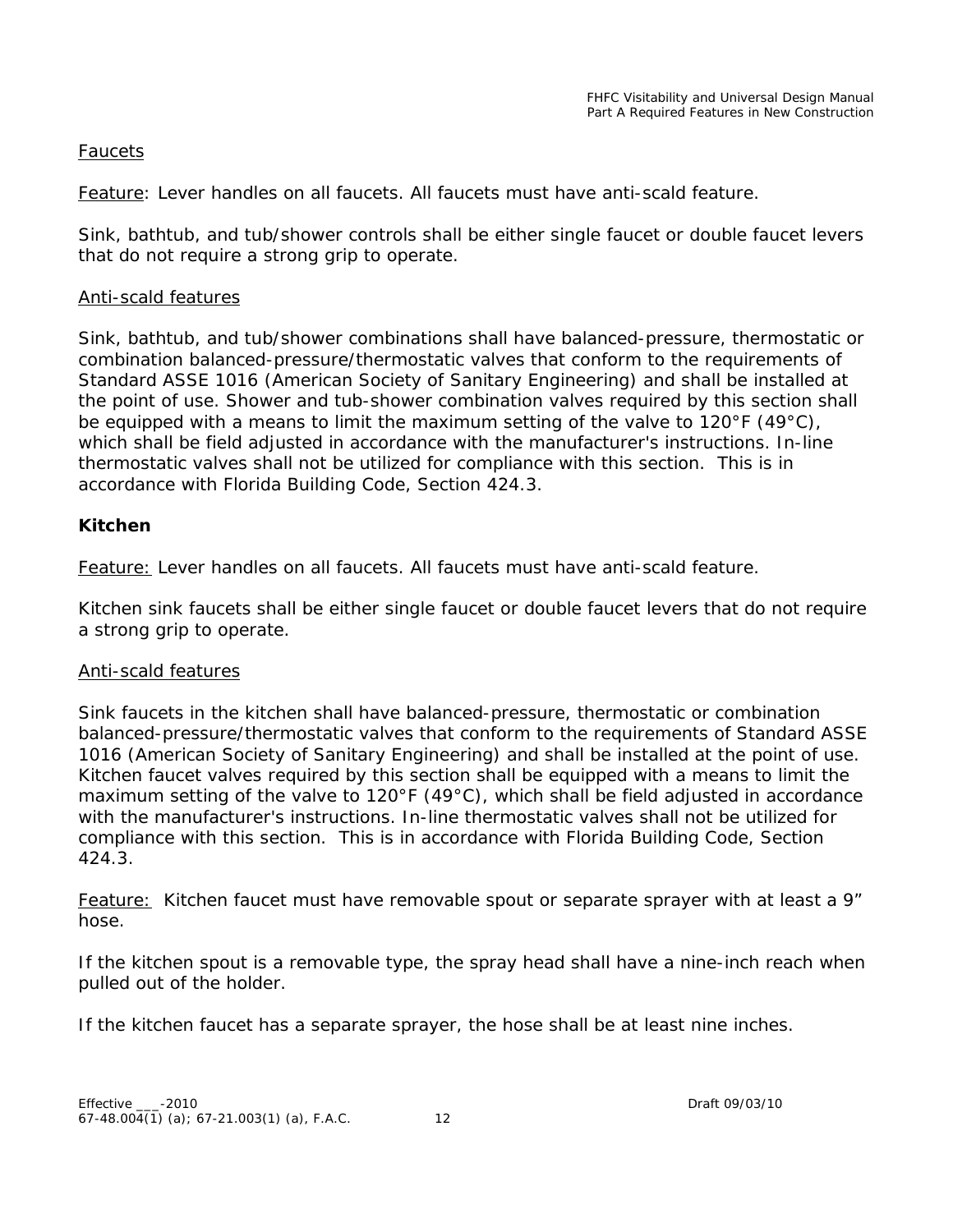### **Utility Features**

*Feature: Mid-point on light, fan switch plates, and thermostats shall be not more than 48 inches above finished floor level.\**

The required measurement of 48" is based on the Fair Housing Act guidelines for the reach ranges of seated people. There must be a clear floor space of 30 inches x 48 inches perpendicular to the wall, adjoining a 36-inch wide accessible route to allow a forward or parallel approach by a person using a wheelchair to operate controls.

Thermostats and other controls that must be read shall be mounted at or lower than 48 inches above the finished floor level to ensure that a person in a wheelchair will be able to see the controls.

*Feature: Switches for lights and fans shall be toggle, rocker, and/or touch-sensitive.* 

Toggle switches, rocker switches, and touch sensitive switches that require little force and do not require gripping, twisting or fine finger dexterity shall be provided.

*Feature: Mid-point on electrical outlets, phone jacks, and data ports shall be located no less than 18 inches above finished floor level with exception of those electrical outlets, phone jacks and data points around cabinetry and electrical outlets for major appliances such as stoves, refrigerators, and washers and dryers.*

The required mid-point measurement of 18 inches allows an elderly person or a person in a wheelchair to easily reach the outlet to plug or unplug a device.

*Feature: There shall be at least two four-plex electrical outlets in all bedrooms for electrical equipment such as computers, printers, radios and medical/personal care equipment.*

*Feature: Electrically-wired door bell accessible to a seated person at the entrance of unit, not more than 48" from finished floor of primary entry door.* 

The required measurement of 48" is based on the Fair Housing Act guidelines for the reach ranges of seated people. There must be a clear floor space of 30 inches x 48 inches perpendicular to the wall, adjoining a 36-inch wide accessible route to allow a forward or parallel approach by a person using a wheelchair to operate the door bell.

*Feature: Lighting inside and outside of primary entrance door.* 

Lighting inside and outside of primary entry door is required. The lighting shall focus on the lockset and handles of primary entry door and be of a general illumination that provides for seeing visitors at night.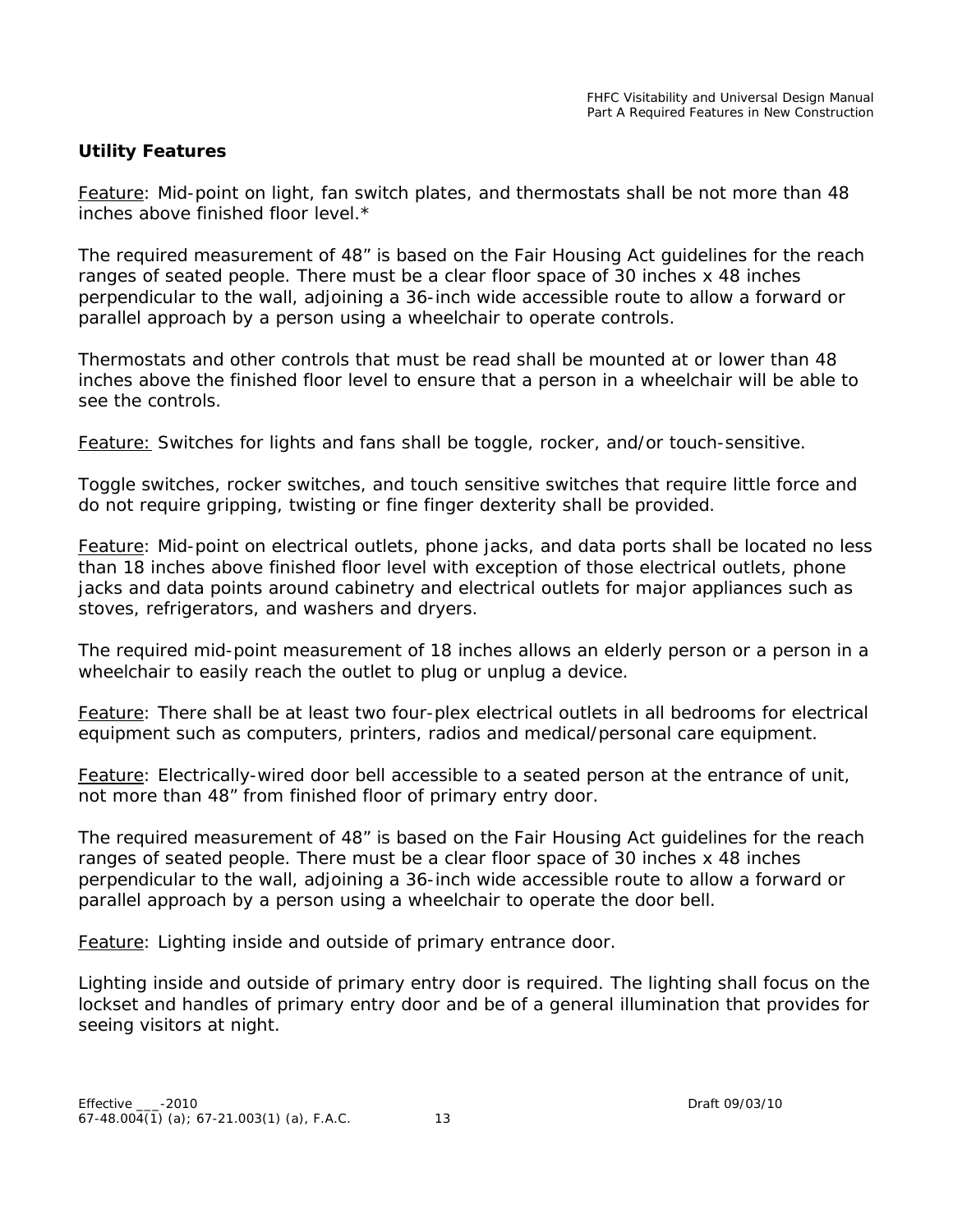*Feature: All living spaces, including hallways, within the unit shall be equipped with overhead lighting operated by a wall switch.*

Living space in a dwelling unit is determined to be the habitable space for living, sleeping, eating, or cooking. These spaces within the unit shall have overhead lighting. Habitable space does not include bathrooms, toilet rooms, closets, storage or utility spaces and similar areas.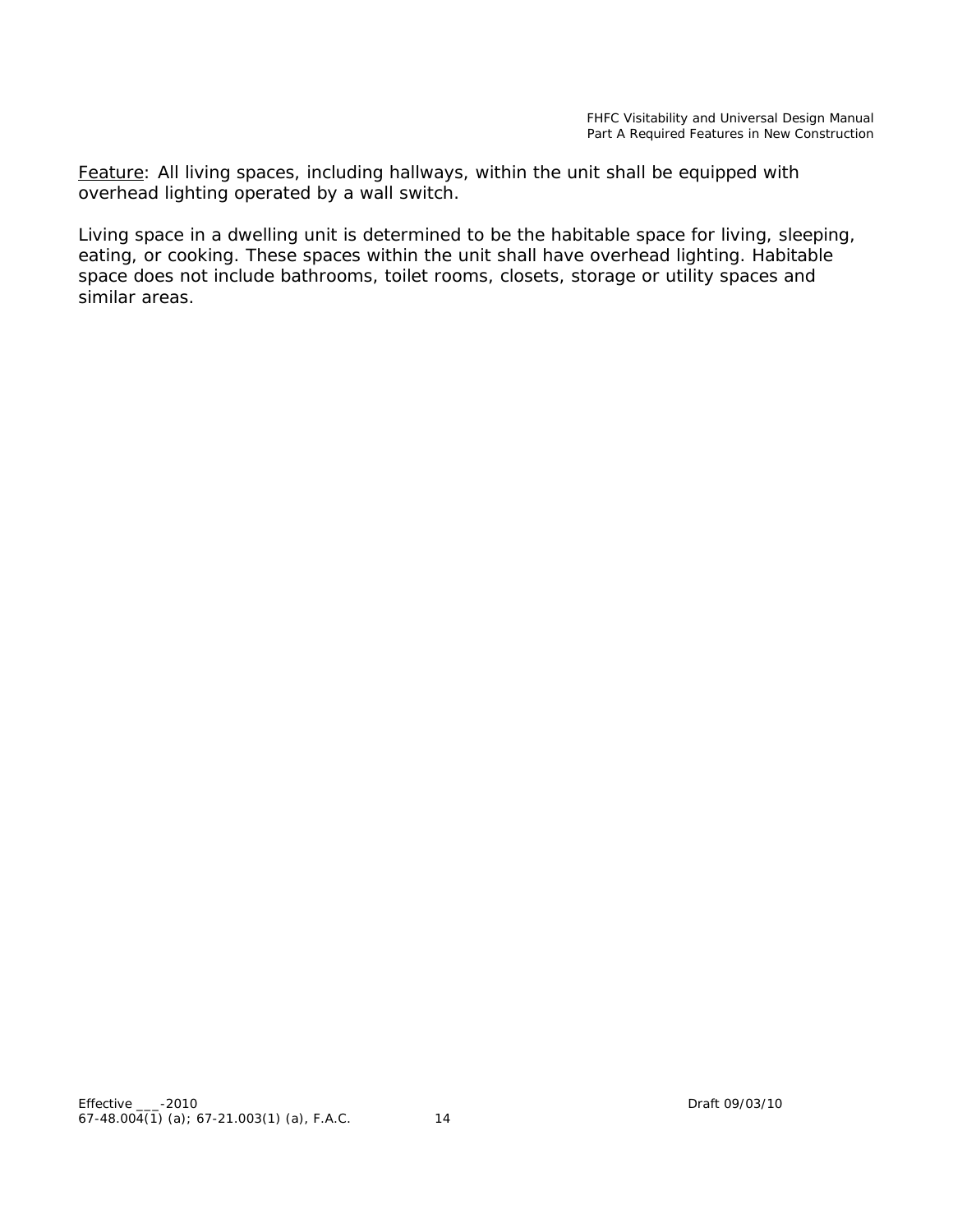# **Section 2: Optional Features in New Construction Units**

The Optional Features are a list of features that can be chosen to achieve scoring points in Florida Housing's Universal Application. To be eligible for scoring points, **all** items on this list shall be included in at least 20 percent of New Construction units. Developers will not be allowed to choose individual items from the list. The inclusion of these features in at least 20 percent of units is in addition to the federal requirement that five percent of all units be fully handicapped accessible. The features on this list are in addition to Florida Housing's Required Universal Design and Visitability Features. These must be provided in at least 20 percent of the New Construction units regardless of the Development Category selected at Part III.A.3 of the Universal Application.

# **General Interior Features within Dwelling Unit**

*Feature: Hallways shall be at least 42" wide.*

Hallways shall be a minimum clear width of 42 inches, except through doorways, which shall have a minimum of 32 inches clear width.

*Feature: Turning space in living areas and bedrooms shall be at least 60 inches in diameter. (5 feet)* 

There shall be a minimum of 60 inches diameter of unobstructed space in living areas and bedrooms in order to provide adequate maneuvering and turning space for a person using a wheelchair or walker.

# **Bathroom**

*Feature: If the accessible bathroom has a bathtub/shower combination, clear floor space of at least 30 x 48 inches shall be provided.\**

The following comments address fixtures that are a combination of bathtub and shower. It does not cover showers that are separate bathing fixtures.

Clear floor space of at least 30 inches x 48 inches outside swing of door as it is closed shall be provided at bathtub/shower fixtures. This clear floor space allows space for a parallel approach to the bathtub, as well as access for transferring into and out of the bathtub.

# Wall-mounted Sink

*Feature: Wall-mounted sink in an accessible bathroom shall have knee clearance of at least 27 inches. \**

A wall-mounted bathroom sink shall be provided in an accessible bathroom. The sink shall be designed to have no need for a countertop or vanity, keeping the floor area open. There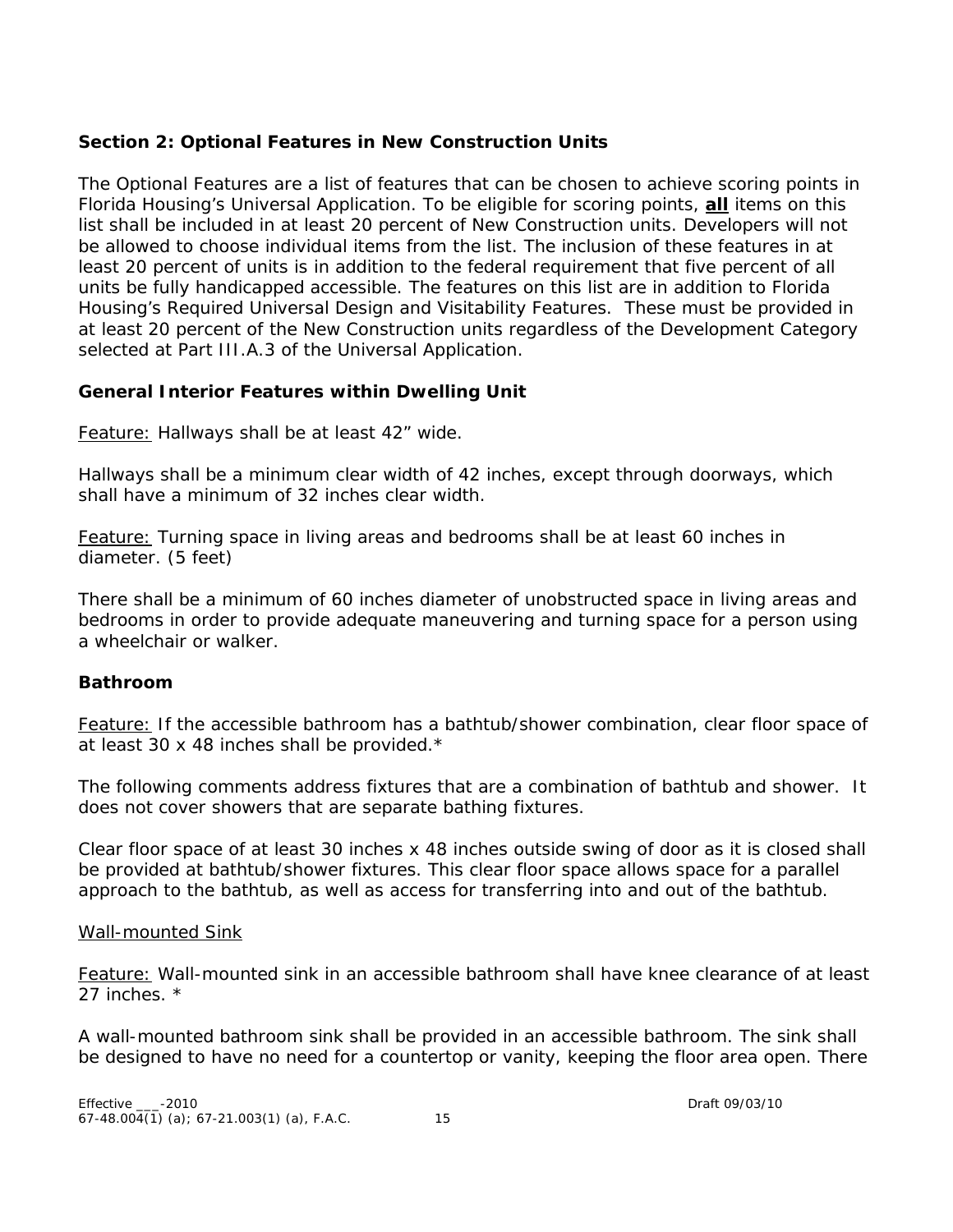shall be no sharp or abrasive surfaces under sinks. Hot water and drain pipes under sinks shall be insulated or otherwise covered.

#### Grab Bars at each Bathtub/Shower

*Feature: Horizontal grab bars in place around each tub and/or shower, the installation of which meets or exceeds the Universal Federal Accessibility Standards.* 

The UFAS standards for the size, spacing, and structural strength of the required grab bars are noted in the section below.

#### UFAS 4.26.2 **-** Size and Spacing Of Grab Bars:

The diameter or width of the gripping surfaces of a handrail or grab bar shall be 1-1/4 inch to 1-1/2 inch, or the shape shall provide an equivalent gripping surface. If handrails or grab bars are mounted adjacent to a wall, the space between the wall and the grab bar shall be 1-1/2 inch.

#### UFAS 4.26.3 - Structural Strength:

The structural strength of grab bars, tub and shower seats, fasteners, and mounting devices shall meet the following specification:

(1) Bending stress in a grab bar or seat induced by the maximum bending moment from the application of 250 lbf (pound-force) shall be less than the allowable stress for the material of the grab bar or seat.

(2) Shear stress induced in a grab bar or seat by the application of 250 lbf shall be less than the allowable shear stress for the material of the grab bar or seat. If the connection between the grab bar or seat and its mounting bracket or other support is considered to be fully restrained, then direct and torsional shear stresses shall be totaled for the combined shear stress, which shall not exceed the allowable shear stress.

(3) Shear force induced in a fastener or mounting device from the application of 250 lbf shall be less than the allowable lateral load of either the fastener or mounting device or the supporting structure, whichever is the smaller allowable load.

(4) Tensile force induced in a fastener by a direct tension force of 250 lbf plus the maximum moment from the application of 250 lbf shall be less than the allowable withdrawal and the supporting structure.

(5) Grab bars shall not rotate within their fittings*.*

*Feature: Height of toilet in an accessible bathroom must be 17 inches to 19 inches*.

Toilet in an accessible bathroom must be between 17 and 19 inches, measured from the floor to the top of the toilet seat.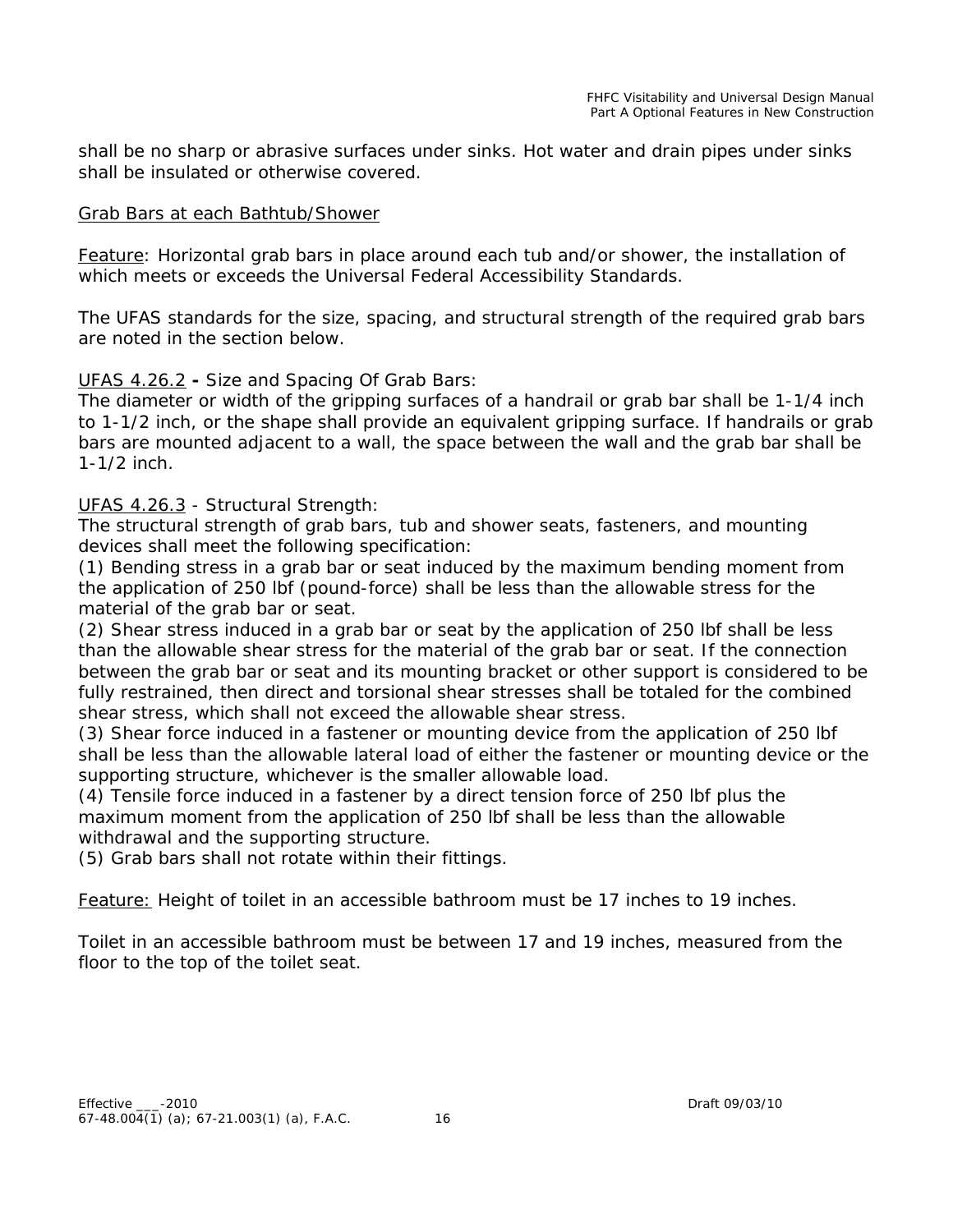*Feature: All cabinet drawer and door handles in kitchen and bathroom shall be looped or D-Shaped type.*

All cabinet and door handle hardware shall be looped or D-pull type. All such items shall operate easily using a single closed fist. See Figure 10.



### **Kitchen**

*Feature: Kitchens must have at least 30 inches x 48 inches clear floor space at each fixture and appliance. Clear floor space must be positioned either parallel or perpendicular to and centered on the fixture or appliance. \** 

Clear floor space of 30 inches x 48 inches is required to allow space to execute parallel approaches to ranges, cooktops, and sinks. These approaches are less difficult and safer than a forward approach. The clear floor space for a parallel approach to the range, cooktop, and sink must be centered on the appliance, or in case of the sink, on the bowl.

Clear floor space of 30 inches x 48 inches for a parallel, perpendicular, or a forward approach to the refrigerator shall be provided. This clear floor space for at least one type of approach shall be centered on the refrigerator. This applies to side-by-side and over/under refrigerator/freezer models.

Dishwashers, trash compactors, wall-mounted ovens, and microwave ovens must have either a parallel or perpendicular clear floor space of 30 inches x 48 inches adjacent to the appliance.

*Feature: At least one section of kitchen countertop shall provide a clear continuous work surface.* 

Countertops should be as continuous as possible so that dishes or containers can be slid between workstations. This arrangement is preferable because it is difficult for wheelchair users to move items between unconnected counters.

*Feature: Kitchen sink shall have knee clearance of at least 27 inches high and 30 inches wide. \**

Clear knee space at kitchen sink shall be at least 27 inches high and 30 inches wide. Knee space may be achieved with a removable base cabinet. Floor, walls, and cabinet faces of knee space shall be finished during initial construction so no other work is necessary when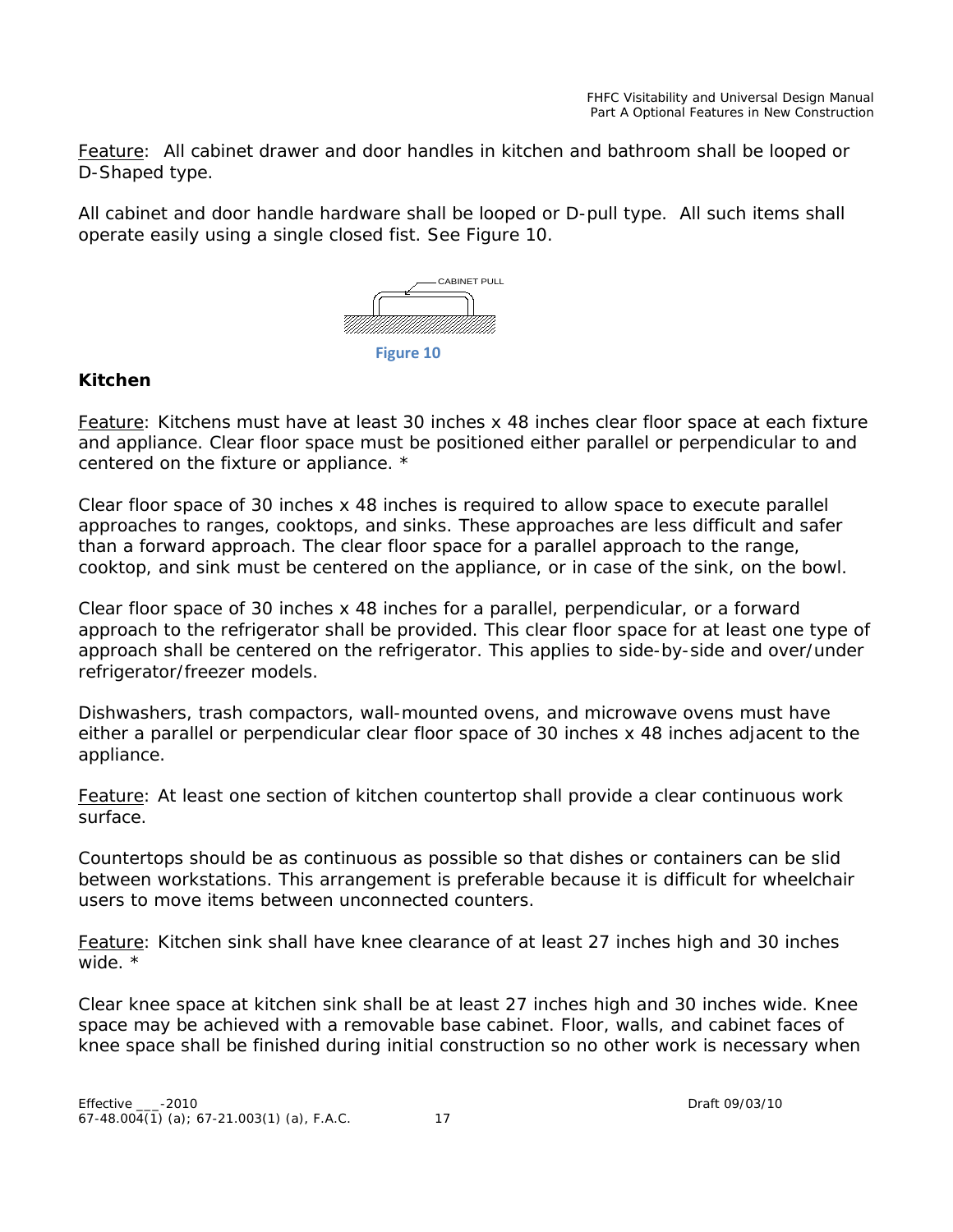the base cabinet is removed. There shall be no sharp or abrasive surfaces under sinks. Hot water and drain pipes under sinks shall be insulated or otherwise covered.

*Feature: In at least one of the kitchen's bottom or base cabinets, there shall be a large drawer that has full extension drawer slides.*

Full-extension drawer slides shall allow the rollout to extend completely past the cabinet front so all the contents can be accessed.

The measurements for this feature will depend on the size of the base cabinet being installed. Nearly all standard base cabinets are 23-1/4 inches deep from the inside of the face frame to the back of the cabinet. So in most cases, a 22-inch long rollout drawer and carrier sides will be sufficient. If shallower cabinets are used, subtract whatever is necessary. The full-extension drawer slides shall have a weight rating that will be sturdy enough for the drawer to be used to store canned goods or cooking pans. In the case of a 22-inch full-extension side-mount drawer slides, a 90-lb. weight rating is sufficient for this use.

Rather than give specific measurements, the term "large drawer" was chosen to describe what is required for this feature. In at least one base cabinet, one drawer shall be wide enough to allow convenient storage of items such as large skillets. See Figure 11 for an example. This example is a recommendation only.



**Figure 11 Example of a large drawer with full extension drawer slides**

*Feature: All cabinet drawer and door handles in kitchen and bathroom shall be looped or D-Shaped type.*

All cabinet and door handle hardware shall be looped or D-pull type. All such items must operate easily using a single closed fist. See Figure 12.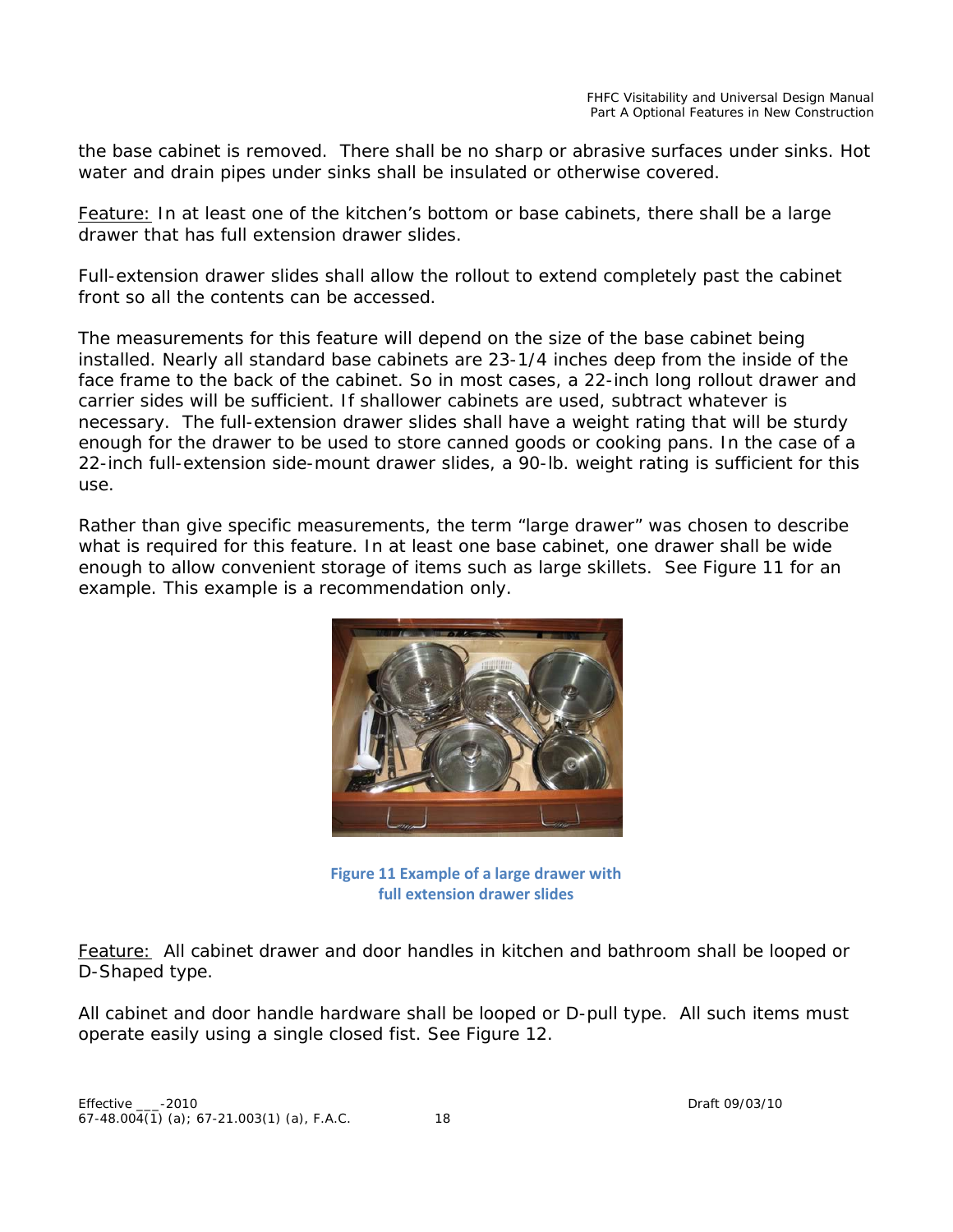FHFC Visitability and Universal Design Manual Part A Optional Features in New Construction



**Figure 12**

### **Utility Features**

*Feature: Electrically wired smoke detector alarms that have a visual warning feature for hearing impaired persons shall be provided. Smoke detectors shall have battery backup feature.* 

The visual alarms can replace the standard wired smoke alarm, and could be made available upon request by a hearing impaired tenant. This would lessen the cost of requiring these alarms in each unit. It is doubtful that additional costs in wired visual alarms would be incurred for 20 percent of units in a Development, because it is unlikely that all 20 percent of the units would be inhabited by hearing impaired tenants at one time.

The smoke detector shall be designed to give reliable early warning of the presence of smoke where both audible and visual alarms are required. The detector shall be hardwired, which means wired into the electrical system, and be equipped with battery backup for added safety during power outages. The audible horn on smoke detector must emit loud, high pitched sounds when it senses smoke. It must be tested and rated by UL (Underwriters Laboratories).

If a visual alarm is not required, the smoke detector shall be hard wired into the building's electrical system, and be equipped with battery backup for added safety during power outages. The smoke detector must emit loud, high pitched sounds when it senses smoke. It must be tested and rated by UL (Underwriters Laboratories).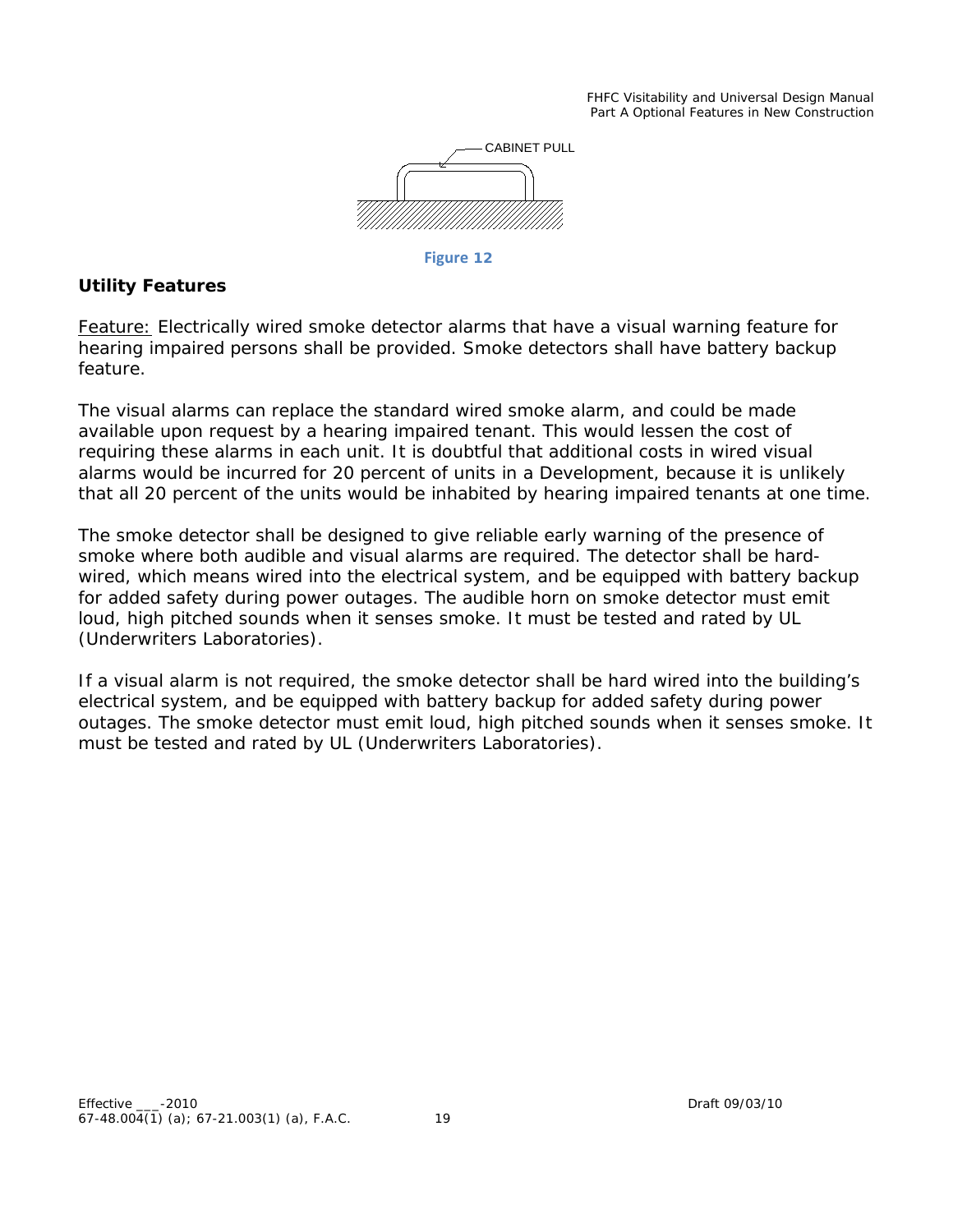# **Section 3: Additional Required Features in Elderly Developments**

Requirements for Applicants choosing the Elderly Demographic are stated in Part III.D.1. of the Universal Application Instructions. Please note that the required Universal Design features as outlined in Part III.B.2. of the Universal Application Instructions shall also be provided in Elderly Developments.

Required features in Elderly Developments, in addition to the required features at Part III.B.2. of the Universal Application Instructions, are as follows:

In 15 percent of the new construction units:

• Roll-in Showers – Five percent of the overall requirement for roll-in showers may be met with walk-in type shower stalls with permanently affixed seat which meet or exceed the Uniform Federal Accessibility Standards (UFAS); See the applicable UFAS requirement below.

In 100 percent of the new construction units:

- Horizontal grab bars in place around each tub and/or shower, the installation of which meets or exceeds UFAS 4.34.5. (See UFAS 4.34.5 below);
- Horizontal grab bars in place around each toilet, the installation of which meets or exceeds UFAS 4.34.5.
- Roll-out shelving or drawers in all bottom bathroom vanity cabinets.
- Adjustable shelving in master bedroom closets (style of shelving must be readjustable by resident.)
- Roll-out shelving or drawers in at least one bottom kitchen cabinet.

The following section addresses the features for Elderly Developments that are in addition to the required features found at Part III.B.2 (described in Part A: Required Features section of this manual).

Please note that these required features apply to any New Construction units regardless of the Development Category selected in the Application (Part III.A.3).

# **Bathrooms – Elderly Developments**

#### *Feature: Roll-in Showers*

Developments that are classified as Elderly are required to provide roll-in showers in 15 percent of the New Construction units. Five percent of the overall requirement for roll-in showers may be met with walk-in type shower stalls with permanently affixed seats which meet or exceed the UFAS standards.

Applicable UFAS requirements follow: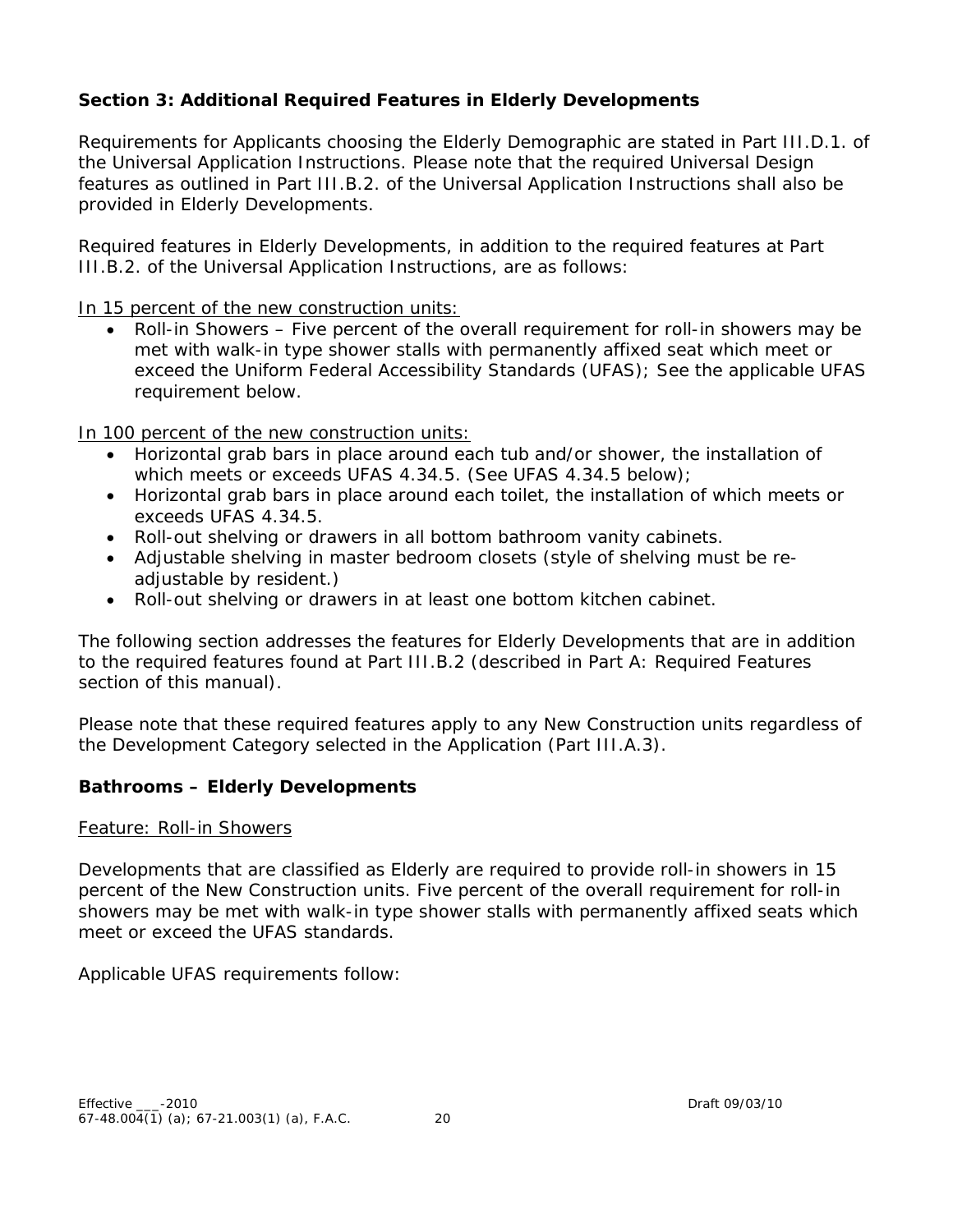# **UFAS 4.34.5 Bathrooms /Showers**

**Showers:** If a shower is provided, it shall have the following features:

Size and clearances

Shower Stall

• The shower stall shall be 36 inches by 36 inches or,

• The shower stall shall fit into the same space as a standard 60 inch long bathtub. Clear Floor Space

• The clear floor space shall be a minimum of 48 inches in length by a minimum of 36 inches width and allow for a parallel approach. The clear floor space shall extend one foot beyond the shower wall on which the seat is mounted.

Shower Seat: The seat shall be 17 inches to 19 inches high measured from the bathroom floor and shall extend the full depth of the stall. The seat shall be on the wall opposite the controls. The structural strength of seats and their attachments shall comply with UFAS 4.26.3 (see 4.26.3 below). Seats shall be mounted securely and shall not slip during use.

Controls: In the shower stall, all controls, faucets, and the shower unit shall be mounted on the side wall opposite the seat. A shower spray unit with a hose at least 60 inches long that can be used as a fixed shower head at various heights or as a hand-held shower shall be provided.

**Bathtub and Shower Enclosures:** Enclosures for bathtubs or shower stalls shall not obstruct controls or transfer from wheelchairs onto shower or bathtub seats. Enclosures on bathtubs shall not have tracks mounted on their rims.

**Clear Floor Space:** Clear floor space at fixtures may overlap.

# **Grab bars in Elderly Developments**

UFAS Standard 4.34.5 states that if provided, grab bars shall comply with UFAS 4.26. (see below)

UFAS 4.26.2 **-** Size and Spacing of Grab Bars:

The diameter or width of the gripping surfaces of a handrail or grab bar shall be 1-1/4 inch to 1-1/2 inch, or the shape shall provide an equivalent gripping surface. If handrails or grab bars are mounted adjacent to a wall, the space between the wall and the grab bar shall be 1-1/2 inch.

UFAS 4.26.3 - Structural Strength:

The structural strength of grab bars, tub and shower seats, fasteners, and mounting devices shall meet the following specification:

(1) Bending stress in a grab bar or seat induced by the maximum bending moment from the application of 250 lbf (pound-force) shall be less than the allowable stress for the material of the grab bar or seat.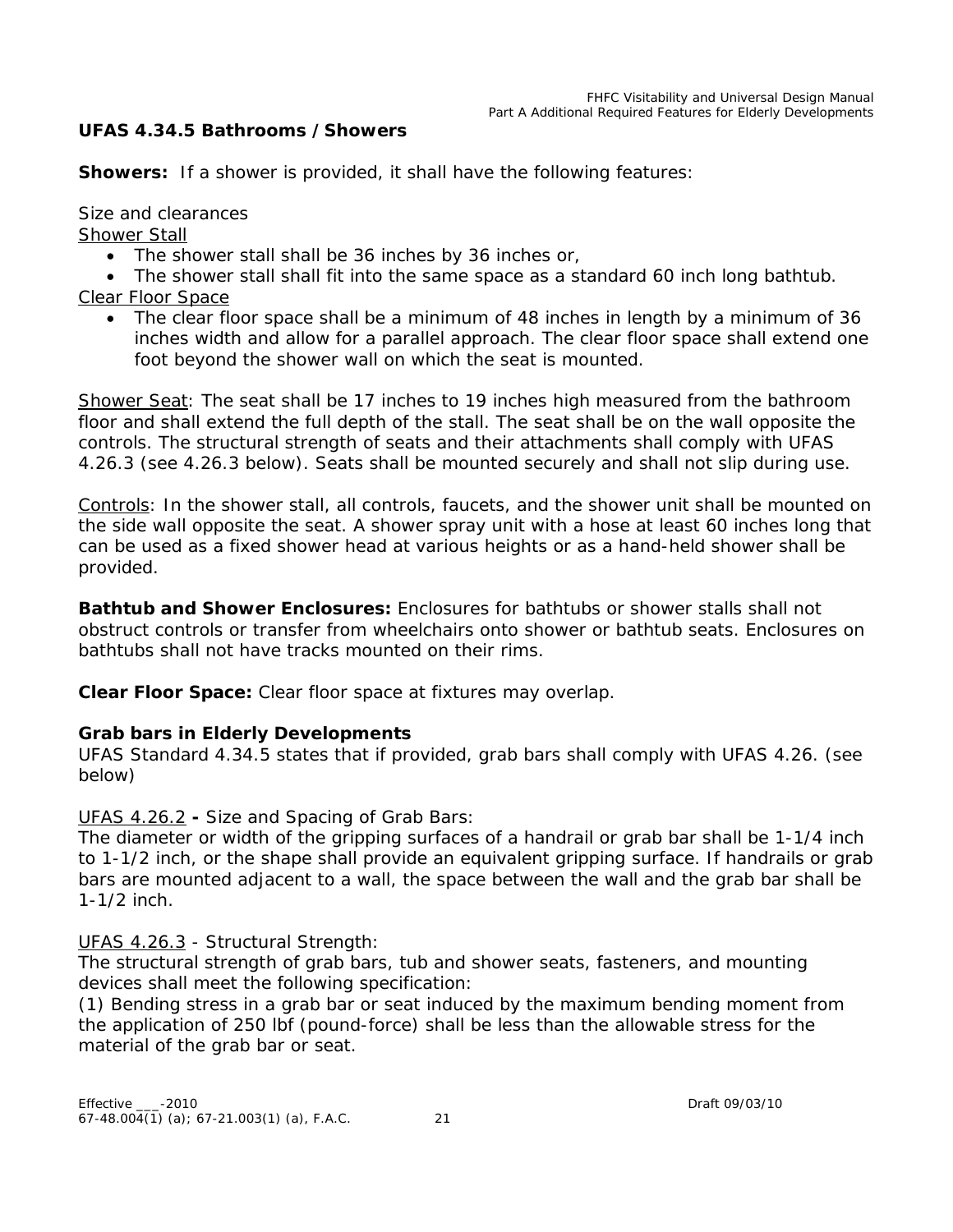(2) Shear stress induced in a grab bar or seat by the application of 250 lbf shall be less than the allowable shear stress for the material of the grab bar or seat. If the connection between the grab bar or seat and its mounting bracket or other support is considered to be fully restrained, then direct and torsional shear stresses shall be totaled for the combined shear stress, which shall not exceed the allowable shear stress.

(3) Shear force induced in a fastener or mounting device from the application of 250 lbf shall be less than the allowable lateral load of either the fastener or mounting device or the supporting structure, whichever is the smaller allowable load.

(4) Tensile force induced in a fastener by a direct tension force of 250 lbf plus the maximum moment from the application of 250 lbf shall be less than the allowable withdrawal and the supporting structure.

(5) Grab bars shall not rotate within their fittings*.*

*Feature: Roll-out shelving or drawers in all bottom bathroom vanity cabinets*

Roll out shelving or drawers in bottom of all bathroom vanity cabinets shall have full extension drawer slides, which allow the rollout to extend completely past the cabinet front so all the contents can be accessed.

# **Bedroom Closet**

*Feature: Adjustable shelving in master bedroom closets (style of shelving must be readjustable by resident.)*

The rod and shelf shall be adjustable from 4'-0" to 5'-6" above the finished floor in all dwelling units.

# **Kitchen**

*Feature: In at least one of the kitchen's bottom or base cabinets, there shall be a large drawer that has full extension drawer slides.*

Full-extension drawer slides shall allow the rollout to extend completely past the cabinet front so all the contents can be accessed.

The measurements for this feature will depend on the size of the base cabinet being installed. Nearly all standard base cabinets are 23-1/4 inches deep from the inside of the face frame to the back of the cabinet. So in most cases, a 22-inch long rollout drawer and carrier sides will be sufficient. If shallower cabinets are used, subtract whatever is necessary. The full-extension drawer slides shall have a weight rating that will be sturdy enough for the drawer to be used to store canned goods or cooking pans. In the case of a 22-inch full-extension side-mount drawer slides, a 90-lb. weight rating is sufficient for this use.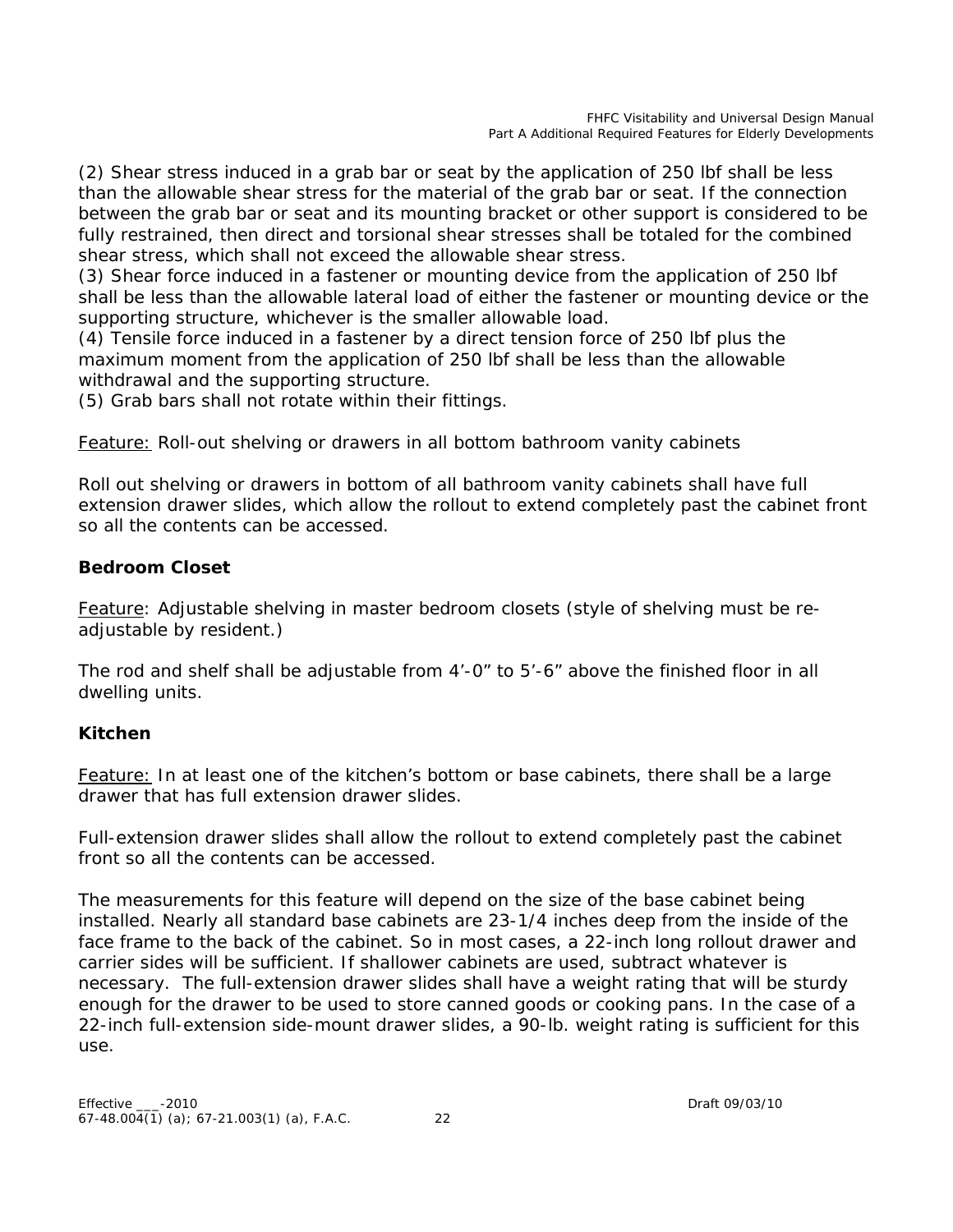Rather than give specific measurements, the term "large drawer" was chosen to describe what is required for this feature. In at least one base cabinet, one drawer shall be wide enough to allow convenient storage of items such as large skillets. See Figure 13 for an example. This example is a recommendation only.



**Figure 13 Example of a large drawer with full extension drawer slides**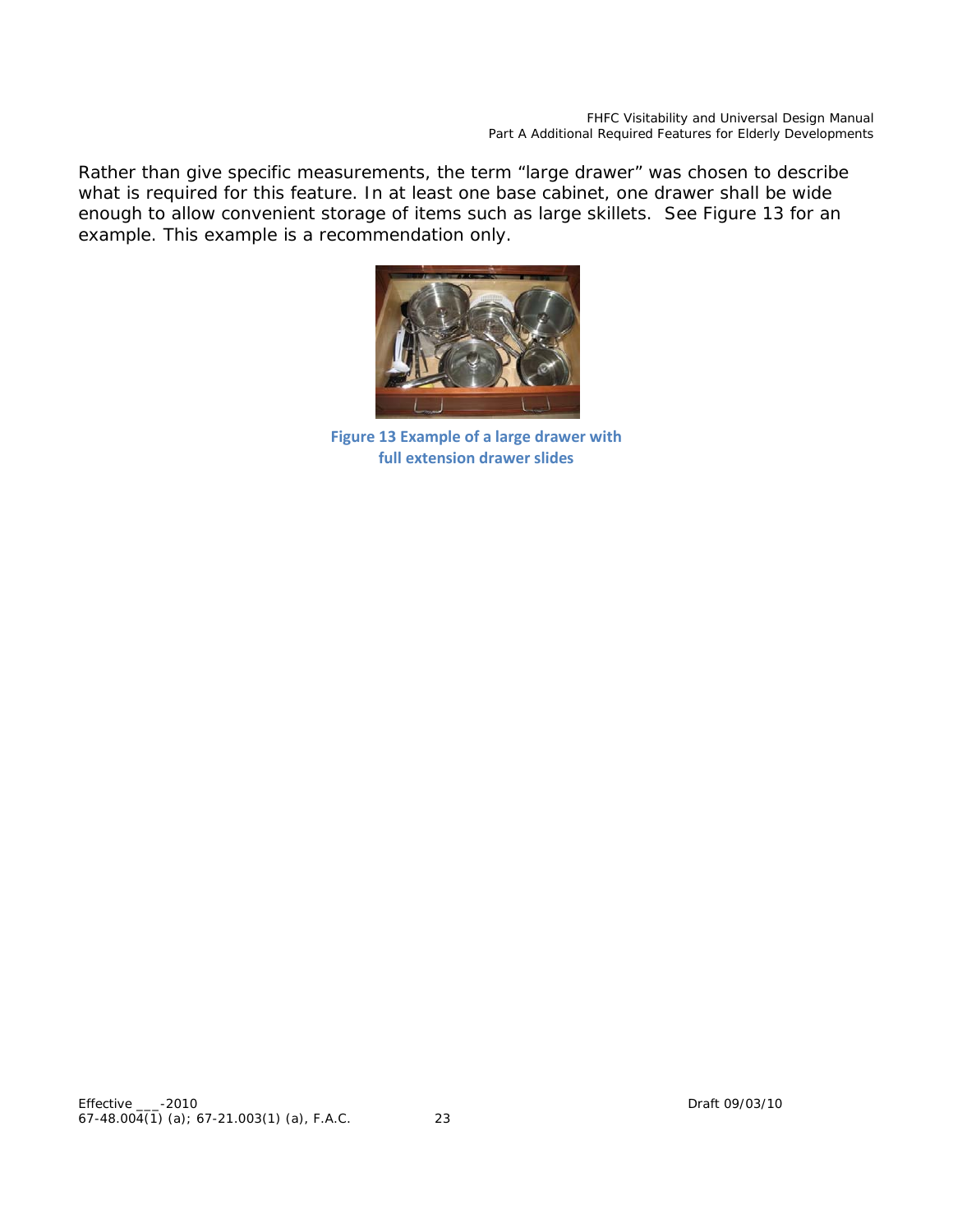# **Part B Rehabilitation Units**

Part B addresses Florida Housing's approach to visitability and universal design features in rehabilitation units. The Universal Application requires Developments that involve any rehabilitation units to include visitability and universal design features in all of the rehabilitation units. This is regardless of the Development Category chosen.

Development Categories (Part III.A.3 Universal Application) include:

- New Construction 50 percent or more of the units are new construction;
- Rehabilitation less than 50 percent of the units are new construction;
- Acquisition and Rehabilitation acquisition plus less than 50 percent of the units are new construction;
- Preservation  $-$  less than 50 percent of the units are new construction;
- Acquisition and Preservation acquisition plus less than 50 percent of the units are new construction;
- Redevelopment 50 percent or more of the units are new construction;
- Acquisition and Redevelopment -acquisition plus 50 percent or more of the units are new construction;

For further definitions, see Rule 67-48.002 and/or 67-21.002, F.A.C.

The applicable visitability and universal design features for each Development will be based on the feasibility and viability for the type or level of rehabilitation in accordance with a capital needs assessment performed during the credit underwriting process.

# **Section 1: Required Features in Rehabilitation Units**

Based on the determination by the capital needs assessment, the required features as described in this manual in Part A, Section 1 Required Features shall be provided in all of the Rehabilitation units. Please see Part A, Section 1 for the specifications for each feature.

# **Section 2: Optional Features in Rehabilitation Units**

The Optional Features are a list of features that can be chosen to achieve scoring points in Florida Housing's Universal Application. To be eligible for scoring points in Developments with Rehabilitation units, Developers must provide as many of the optional Visitability and Universal Design features as feasible, based on the capital needs assessment, in at least 20 percent of the Development's rehabilitation units. Developers will not be allowed to choose individual items from the list. The inclusion of these features in at least 20 percent of units is in addition to the federal requirement that five percent of all units be fully handicapped accessible. The features on this list are in addition to Florida Housing's Required Universal Design and Visitability Features. They must be provided in these units regardless of the Development Category selected at Part III.A.3 of the Universal Application. See Part A, Section 2 Optional Features for the specifications for each feature.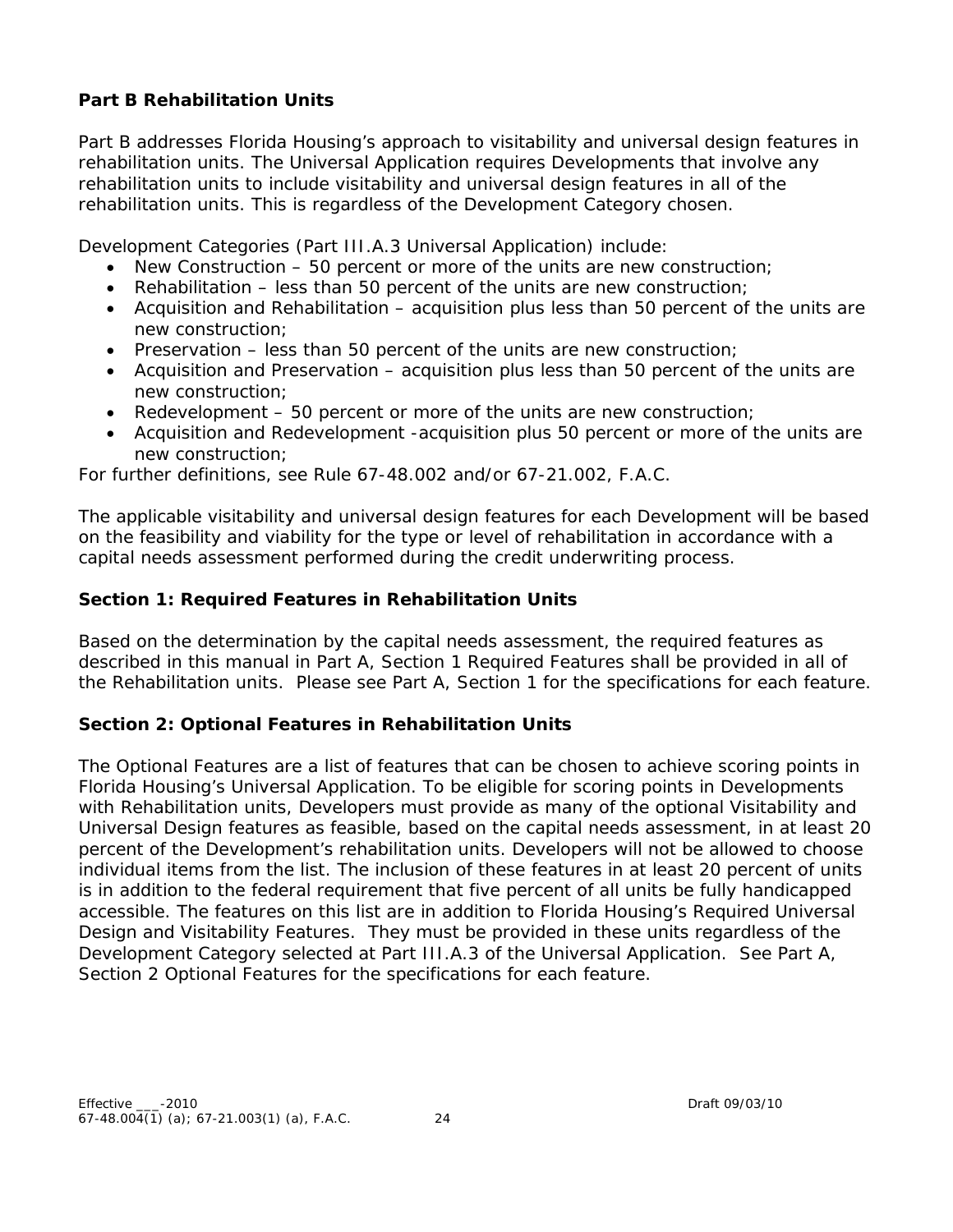# **Section 3: Rehabilitation Units in Elderly Developments**

If the Elderly Development includes any rehabilitation units, regardless of the Development Category selected at Part III.A.3 of the Universal Application, the following features must be provided in the rehabilitation units of Elderly Developments:

In 10 Percent of the rehabilitation units:

• Roll-in Showers – Five percent of the overall requirement for roll-in showers may be met with walk-in type shower stalls with permanently affixed seat which meet or exceed the Uniform Federal Accessibility Standards (UFAS); See the applicable UFAS requirement below.

In 100 percent of the rehabilitation units:

- Thermostat placed at 48" maximum height.
- Carpeting and/or non-skid flooring in all living areas, including entrance foyer.
- Carpeting shall be low pile or tight-napped and tile, hardwood, or laminate flooring shall be non-skid and non-glossy.
- 36" entrances on all exterior doors.
- All wall electrical outlets placed between 18" and 48" above the floor.
- Scald control valves on all bathtub and shower faucets.
- Entrance door must have two peepholes, one at standing eye level and one at seated eye level, not more than 43 inches from bottom of door.
- Switches for each light and each fan throughout the unit shall be toggle, rocker and/or touch-sensitive.
- Adjustable shelving in master bedroom closets (style of shelving must be re-adjustable by resident).
- Lever-action handles on all doors in units and public areas.
- Horizontal grab bars in place around each tub and/or shower, the installation of which meets or exceeds the Universal Federal Accessibility Standards (UFAS 4.34.5) See UFAS 4.34.5 below.
- Horizontal grab bars in place around each toilet, the installation of which meets or exceeds the Universal Federal Accessibility Standards (UFAS 4.34.5).
- Roll-out shelving or drawers in all bottom bathroom vanity cabinets.
- Roll-out shelving or drawers in at least one bottom kitchen cabinet.

# **UFAS 4.34.5 Bathrooms /Showers**

**Showers:** If a shower is provided, it shall have the following features:

Size and clearances

Shower Stall

- The shower stall shall be 36 inches by 36 inches or,
- The shower stall shall fit into the same space as a standard 60 inch long bathtub.
- Clear Floor Space
	- The clear floor space shall be a minimum of 48 inches in length by a minimum of 36 inches width and allow for a parallel approach. The clear floor space shall extend one foot beyond the shower wall on which the seat is mounted.